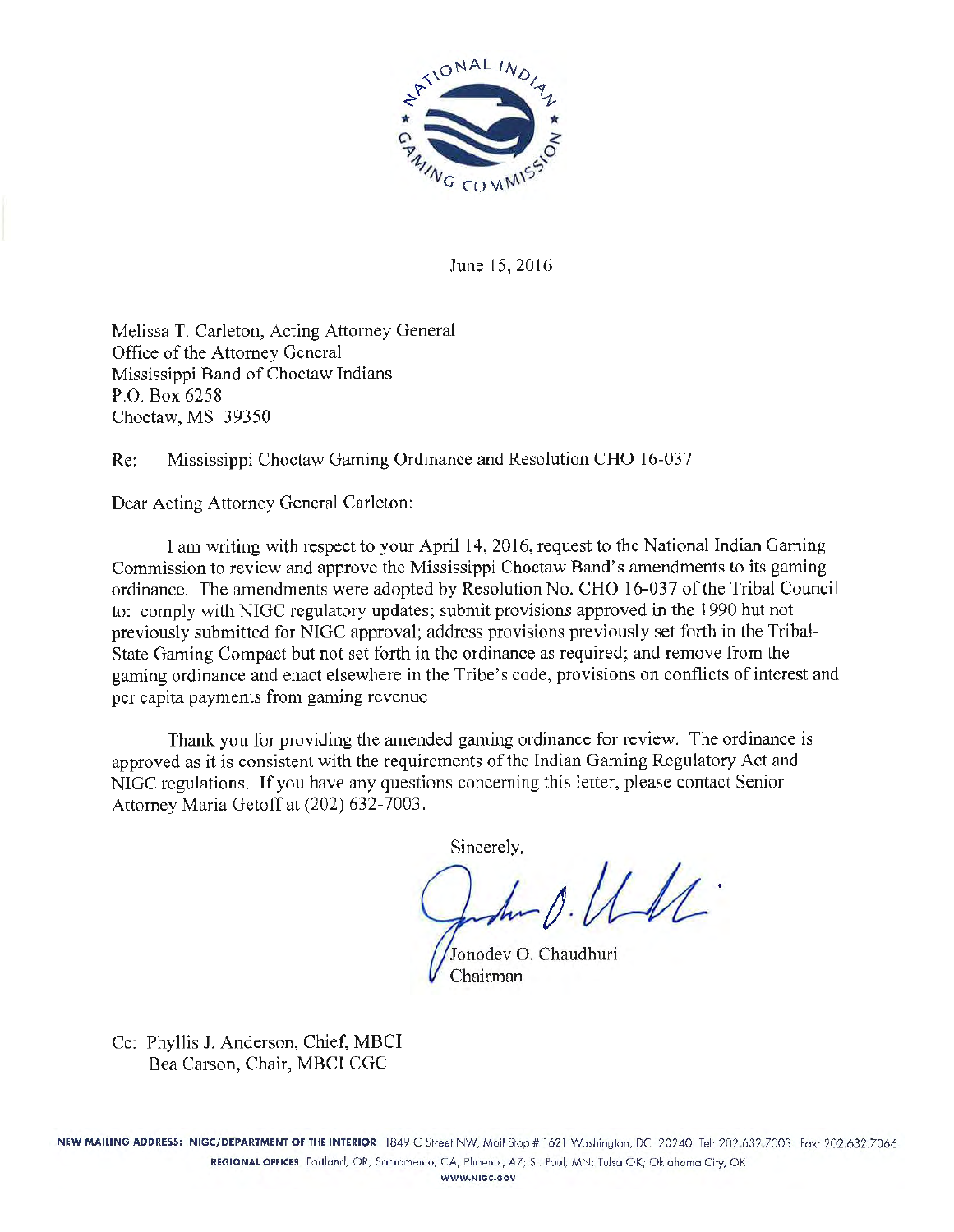### MISSISSIPPI BAND OF CHOCTAW INDIANS

### RESOLUTION CHO 16-037

### A RESOLUTION TO APPROVE AMENDMENTS TO TITLE XV OF THE TRIBAL CODE AND ENACTMENT OF RELATED ORDINANCES

WHEREAS, the Revised Constitution and Bylaws of the Mississippi band of Choctaw Indians, Article VIII, Sections 1(c) and (o) empowers the Choctaw Tribal Council to "establish procedures for the conduct of all tribal government and business operations" and "establish policies relating to tribal economic affairs," and

WHEREAS, Section 15-1-21 of the Tribal Code empowers the Choctaw Gaming Commission to propose amendments to Title 15 of the Tribal Code, subject to review and approval by the Tribal Council; and,

WHEREAS, following adoption of Resolution CHO 15-095 making certain amendments to Title XV of the Tribal Code, the said resolution setting out those changes was submitted for NIGC review and approval as required by federal law and that resolution; and,

WHEREAS, during that review process a number of prior gaming ordinance provisions approved by the Tribal Council in the 1990s were identified which had never been submitted for NIGC approval, including some of the changes made via Ordinance 16-P (5/29/92), 16-EE (10/24/94), 16-FF (12/20/94), and 16-00 (4/9/96), some of which provisions were for that reason never legally effective, and some of which provisions were never implemented by the Tribe; and,

WHEREAS, as a result thereof NIGC refused to approve the other gaming ordinance revisions made by Resolution 15-095 until the Tribe identified and submitted for NIGC approval all such prior amendments which the Tribe wishes to be legally effective, and further required that some provisions previously addressed in the Choctaw Gaming Commission's regulations or in the Tribe's State-Tribal Gaming Compact, instead be addressed in the gaming ordinance itself as required by NIGC regulations; and,

WHEREAS, the Tribe's legal counsel working with the Choctaw Attorney General's office and NIGC counsel have completed the required revisions and NIGC has given informal approval of them, which approval will not be formally granted unless the Tribal Council approves and the Tribe formally resubmits the revised gaming ordinance as set out on Exhibits A and B, and,

WHEREAS, in the course of that work the Tribe's legal counsel determined (and NIGC has concurred) that the Tribe would be better served if the provisions of the existing gaming ordinance which address conflicts of interest (Sec. 15-1-4) and the Tribe's Revenue Allocation Plan (previously adopted by the Council as Chapter 4, (15-4-1 *et seq.* "Per Capita Payments From Gaming Revenues'') per Ordinance 16-00, but never submitted for NIGC approval) were removed from the gaming ordinance and addressed in separate Tribal Ordinances, so that NIGC

|         | <b>EXHIBIT</b> |
|---------|----------------|
|         |                |
| tabbles |                |
|         |                |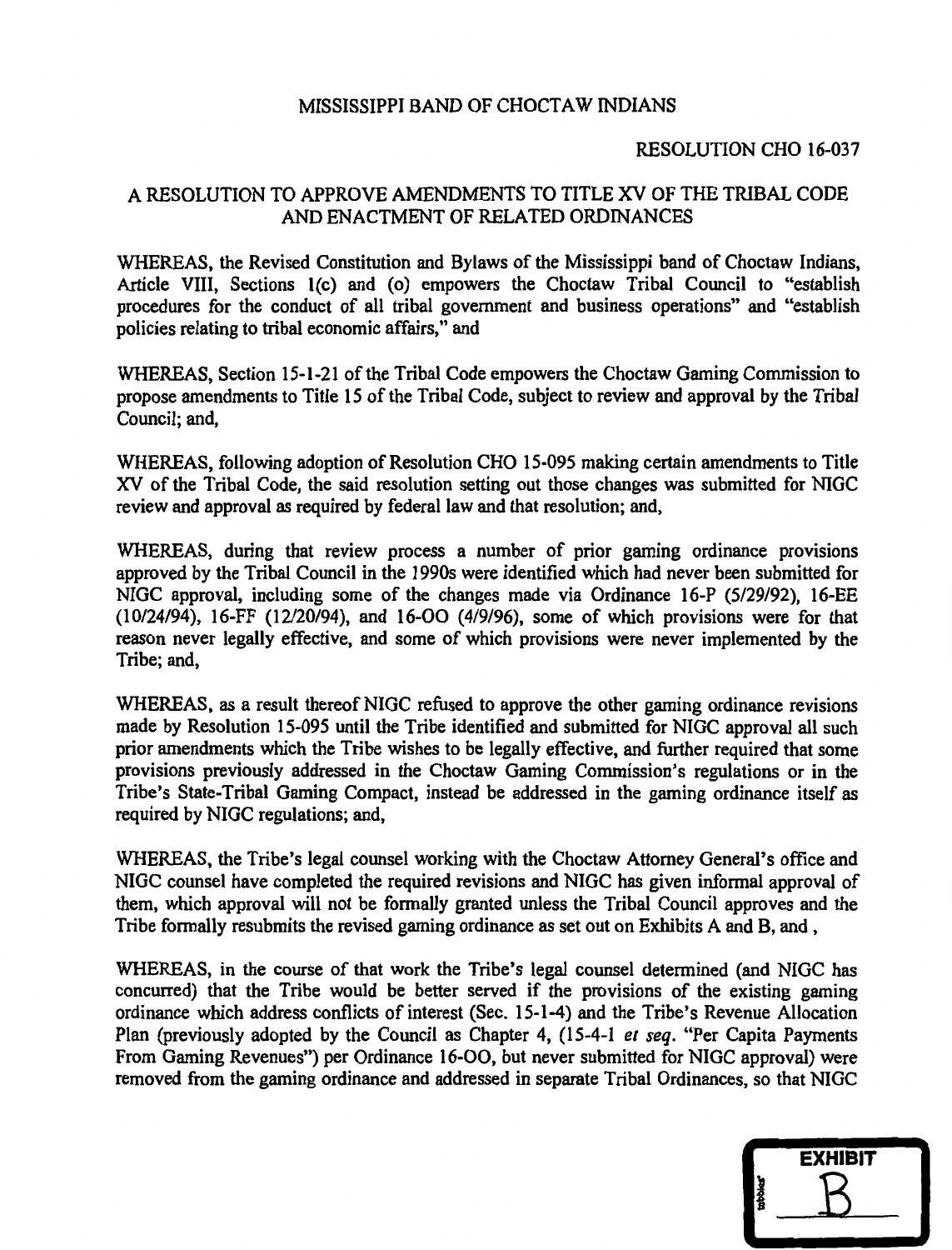RES CHO 16-037 Page 2

approval will no long be required regarding future amendments thereto, and NIGC has concurred that this is permissible under the IGRA,

WHEREAS, the Committee on Judicial Affairs and Law and Order has reviewed the proposed amendments to Title XV, including the removal of the Section 15-1-4 conflict of interest provisions in the Chapter 4 Revenue Allocation Plan provisions and their reenactment as separate ordinances, and recommends their presentation to the full Tribal Council; and

WHEREAS, the Tribal Council has determined that it would be in the best interest of the Tribe in order to avoid confusion or uncertainty in the future regarding the status of changes to the Tribe's Gaming Ordinance which have been approved by the Council, but not yet approved by the NIGC, to have all such changes and NIGC submissions regarding such changes tracked and documented through the Office of the Choctaw Attorney General; now therefore be it

RESOLVED, that the Tribal Council does hereby approve the amendments to Title XV set out on Exhibit A (redline) and Exhibit B (clean) to this Resolution, and be it further

RESOLVED, this the form of Title XV attached hereto supersedes and replaces all prior versions of that ordinance as have previously been approved by the Tribal Council, and be it further

RESOLVED, that Sec. 15-1-4 of the gaming ordinance (conflicts of interest) as further revised and amended and which has been removed from the gaming ordinance and is hereby reenacted (as amended) in the separate Ordinance No. 76 attached hereto as Exhibit C, and be it further

RESOLVED, that the provisions previously adopted by Ordinance 16-00 to be Chapter 4, (Sec. 15-4-1 *et seq.* of the gaming ordinance-the Revenue Allocation Plan provisions) as further revised and amended and which has been removed from the gaming ordinance and is hereby reenacted (as amended) in the separate Ordinance No. 77 attached hereto as Exhibit D, and be it further

RESOLVED, that Title XV in the form attached hereto shall become effective upon National Indian Gaming Commission Chair approval, and be it further

RESOLVED, that commencing with this Resolution and for all future submissions to the NIGC of proposed changes to the Choctaw Gaming Ordinance, all such proposed changes shall be submitted through the Office of the Choctaw Attorney General and shall not be made effective or posted on the Tribe's website until and unless all required NIGC approvals of such changes have been documented by that Office.

### CERTIFICATION

I, the undersigned, as Secretary-Treasurer of the Mississippi Band of Choctaw Indians, certify that the Tribal Council of said Band is composed of 16 members (1 seat vacant), 16 of whom, constituting a quorum, were present at a Regular Call meeting duly called, noticed, convened, and held this the 12•h day of April, 2016; and that the foregoing Resolution was duly Adopted by a vote of 15 members in favor, 0 opposed, and 1 abstaining.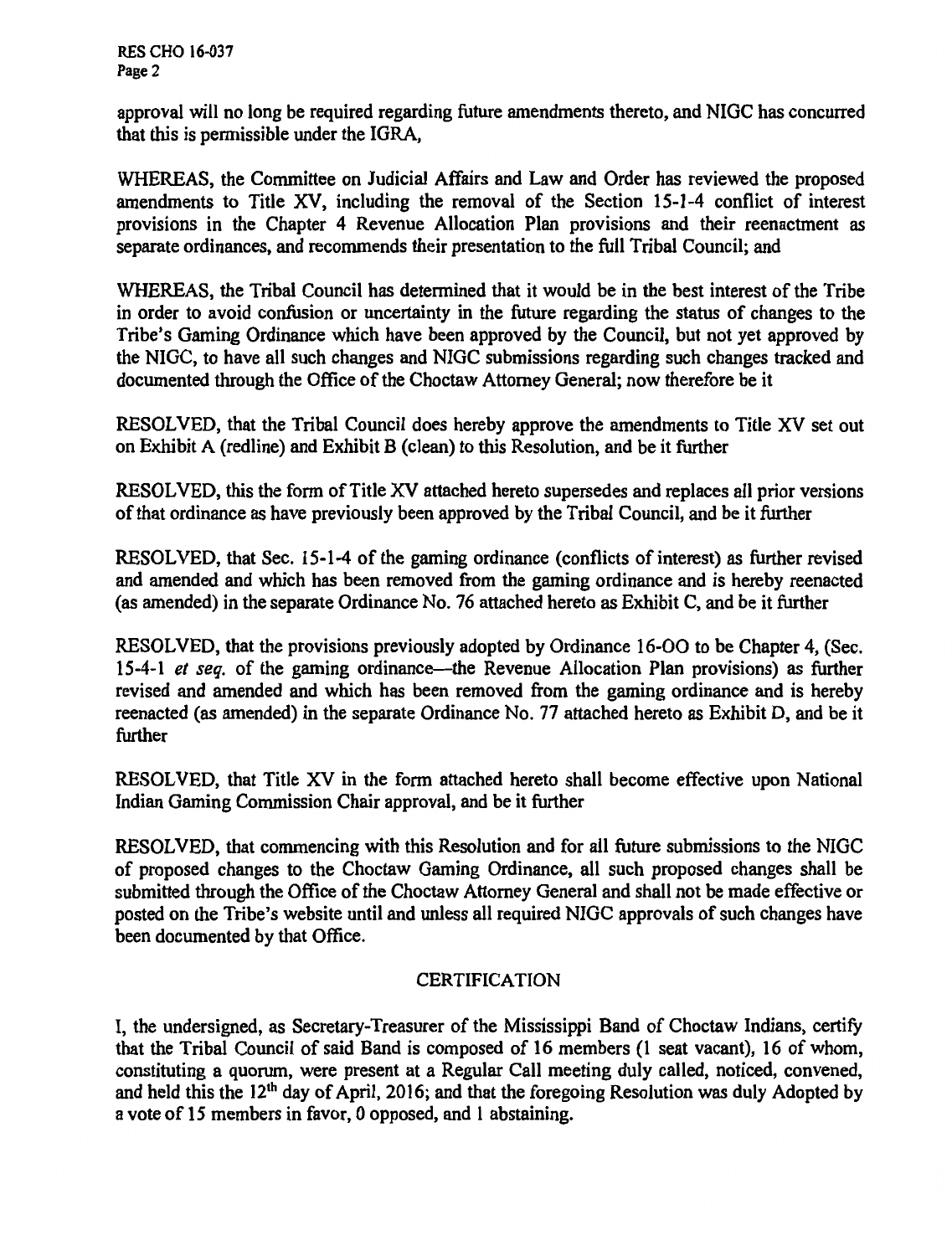RES CHO 16-037 Page 3

Dated this 12<sup>th</sup> day of April, 2016.

ATTEST:

derson

Phyliss J. Anderson, Tribal Chief

رمیرا

Stella

-·--- - - ----

V.

Ç,  $\bar{z}$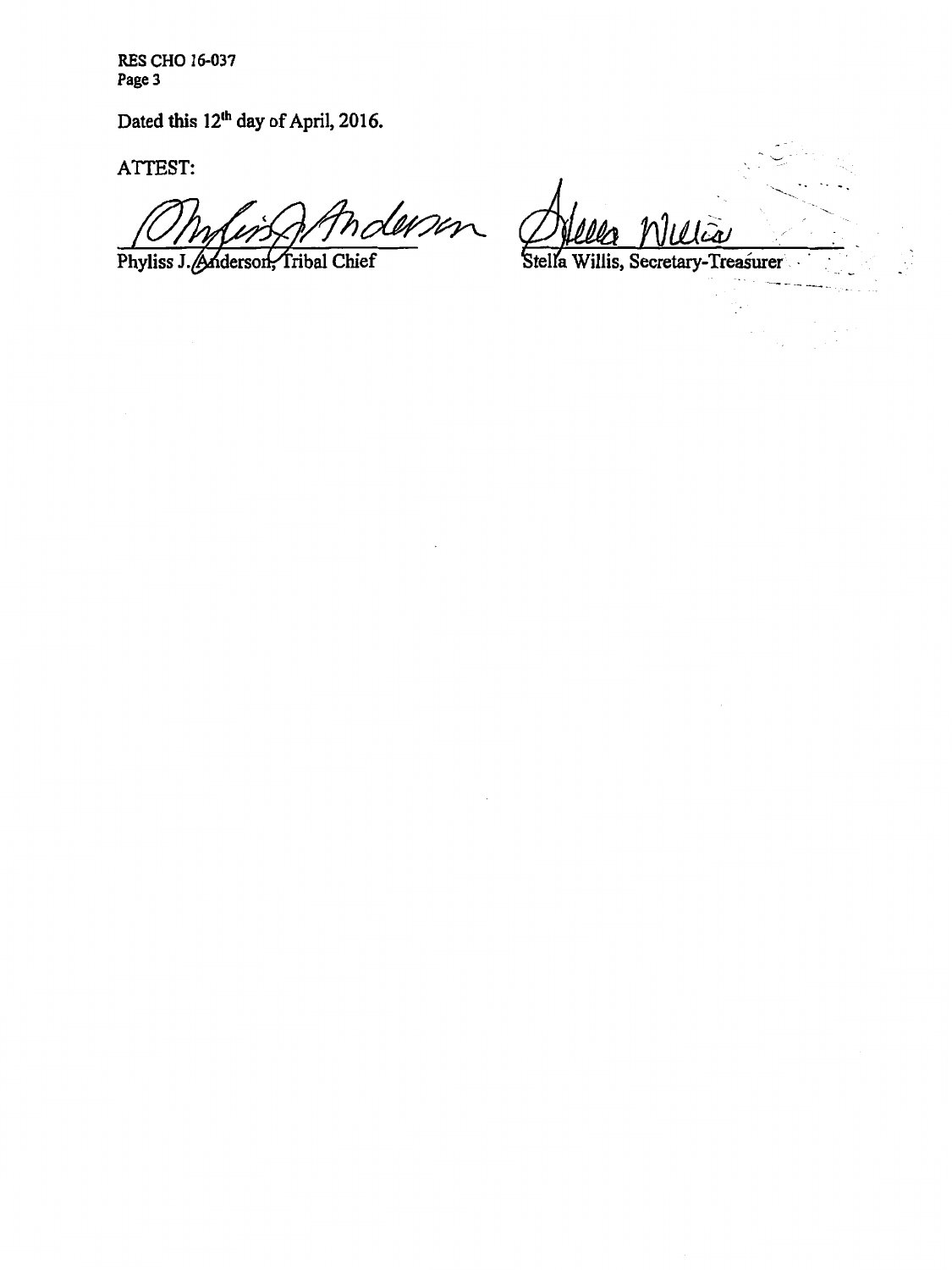# TITLE XV - GAMING

| $§15-1-1$            |                                                                    |  |
|----------------------|--------------------------------------------------------------------|--|
| $§15-1-2$            |                                                                    |  |
| $§15-1-3$            |                                                                    |  |
| $§15 - 1 - 4$        |                                                                    |  |
| $§15 - 1 - 5$        |                                                                    |  |
| $§15-1-6$            |                                                                    |  |
| $§15 - 1 - 7$        |                                                                    |  |
| $§15 - 1 - 8$        |                                                                    |  |
| $§15 - 1 - 9$        |                                                                    |  |
| $$15-1-10$           |                                                                    |  |
| $§15 - 1 - 11$       |                                                                    |  |
| $§15 - 1 - 12$       |                                                                    |  |
| $§15 - 1 - 13$       |                                                                    |  |
| $§15 - 1 - 14$       |                                                                    |  |
| $$15-1-15$           | Application Process for Gaming Licenses; Background Investigations |  |
| $$15-1-16$           |                                                                    |  |
| $$15-1-17$           | Automatic Disqualification for License or Work Permit              |  |
| $$15-1-18$           |                                                                    |  |
| $§15 - 1 - 19$       |                                                                    |  |
| $§15 - 1 - 20$       |                                                                    |  |
| $§15 - 1 - 21$       |                                                                    |  |
| $$15 - 1 - 22$       |                                                                    |  |
| $$15 - 1 - 23$       | Authority with Respect to Licenses; Enforcement Powers             |  |
| $$15-1-24$           |                                                                    |  |
| $§15 - 1 - 25$       |                                                                    |  |
| $$15-1-26$           |                                                                    |  |
|                      |                                                                    |  |
| $$15-2-1$            |                                                                    |  |
| $$15-2-2$            |                                                                    |  |
| $§15 - 2 - 3$        |                                                                    |  |
| $$15-2-4$            |                                                                    |  |
| $$15-2-5$            |                                                                    |  |
| $$15-2-6$            | Minors Prohibited.                                                 |  |
| $$15-2-7$            |                                                                    |  |
| $$15-2-8$            |                                                                    |  |
| $§15 - 2 - 9$        |                                                                    |  |
| $$15-2-10$           |                                                                    |  |
| $$15-2-11$           |                                                                    |  |
|                      |                                                                    |  |
|                      |                                                                    |  |
| $§15-3-1$            |                                                                    |  |
| $§15-3-2$<br>§15-3-3 |                                                                    |  |
|                      |                                                                    |  |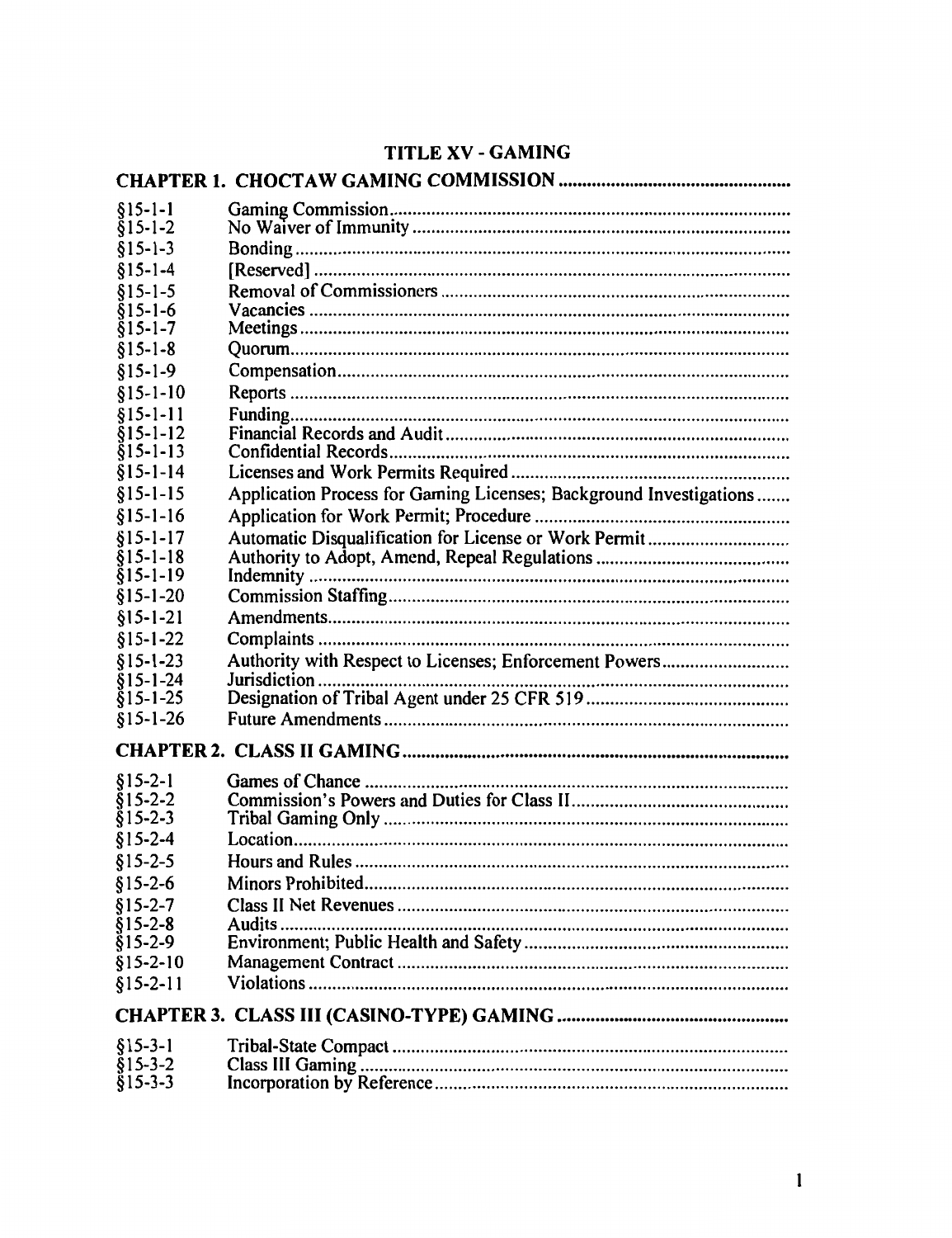## CHAPTER 1. CHOCTAW GAMING COMMISSION

#### §15-1-1 Gaming Commission

- (l) There is hereby established the Choctaw Gaming Commission (Commission), which shall regulate all activities under this Title XV (Title). The Commission shall consist of three members composed of a Chairman and two Associate Commissioners. Commissioners may or may not be members of the Tribe. The Chairman and Associate Commissioners shall be appointed by the Tribal Chief and confirmed by the Tribal Council. Within sixty (60) days of passage of this Restated Title XV, the Tribal Chief shall appoint the initial Chairman to a four (4) year term ending in December of 1996, and the remaining members to an initial three-year term ending in December of 1995. Thereafter, the Tribal Chief shall appoint the Chairman and the Associate Commissioners to terms of four years, subject to approval by the Tribal Council.
- (2) The Tribal Chief shall conduct or cause to be conducted an inquiry into each appointee's financial stability, integrity and good reputation prior to appointing a member to the Commission. No individual who has been convicted of a felony or gaming offense or who has a conflict of interest prohibited by tribal law shall be eligible for appointment to or service on the Commission.
- (3) The Chairman shall serve as the Executive Director of the Commission. The Chairman may assign each Associate Commissioner an area of responsibility for Commission day-to-day operations..

(4) The Commission, within funding or budgets approved by the Tribal Council, shall have the following powers and duties:

(a) To hire, supervise, train, discipline and dismiss, and to pay such employees, whether full or part-time, temporary or permanent, as the Commission shall determine are needed for the fulfillment of its purposes.

(b) To contract for outside professional and other services as deemed necessary by the Commission to discharge its duties provided, that the Commission shall not use or retain attorneys who are not on the Tribal Council's "list of attorneys authorized to perform legal services for the Tribe," as that list may be amended from time to time; purchase or lease office furniture, supplies, equipment and space as needed to fulfill its purposes; establish and maintain such systems and programs as it deems necessary for the proper administration of and accounting for its activities; and to carry out necessary and appropriate functions in furtherance of the Commission's responsibilities. With the approval of the Commission, the signature of the Commission Chairman shall constitute valid authorization of the Commission to enter into contracts.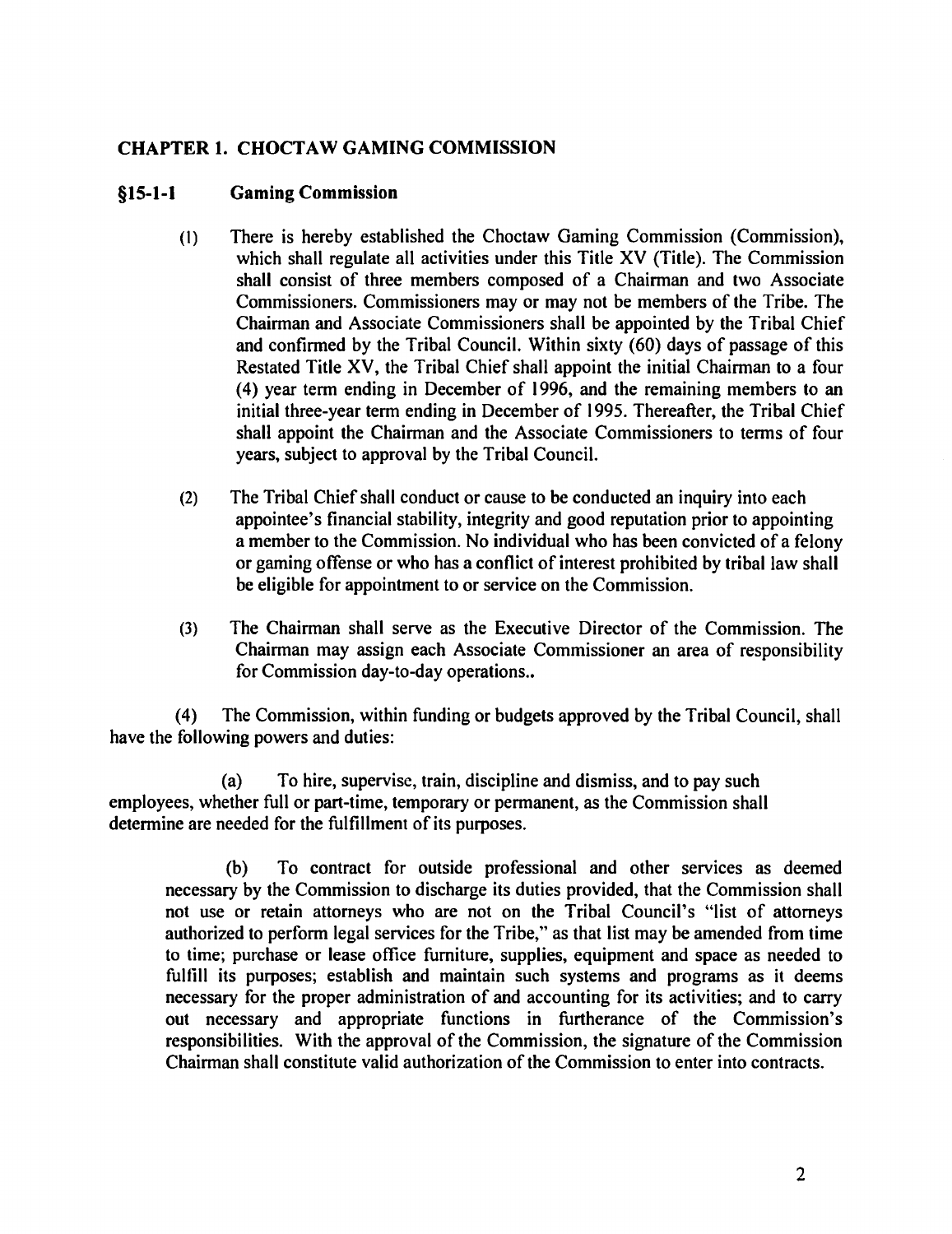(c) To monitor, oversee and regulate the operation and conduct of all gaming and games of chance within tribal lands, and to do such things as it deems necessary to ensure that such gaming is conducted in full compliance with this Title, the Tribal-State Compact, the IGRA, and Commission regulations.

(d) To grant, suspend, or revoke licenses and work permits of persons or entities required to be licensed or permitted under the provisions of this Title, the Tribal-State Compact, or IGRA, and, consistent with such provisions, to establish and administer standards and procedures with respect to such licensing and permitting as needed to ensure the reasonable and effective regulation of gaming.

( e) In connection with its licensing and permitting processes, to conduct or cause to be conducted background investigations of applicants for licenses and permits to determine their suitability for such.

(f) To inspect, examine, photocopy, and audit all papers, books and records respecting gaming activities operated or conducted within tribal lands as necessary to carry out the duties of the Commission.

(g) To initiate suits in tribal, state or federal courts for such relief as the Commission deems necessary to carry out its duties and enforce its orders and decisions.

(h) To establish and collect reasonable fees for applications and renewals of licenses and permits and for other Commission actions.

## §15-1-2 No Waiver of Immunity

In the exercise of its powers and duties, neither the Commission nor any of its members shall waive the immunity of the Commission or the Mississippi Band of Choctaw Indians from suit without the expressed consent of the Tribal Council of the Mississippi Band of Choctaw Indians.

### §15-1-3 Bonding

Commission members and commission personnel, if any, must be bonded in an amount of at least \$10,000, which cost shall be borne from the Commission budget.

### §15-1-4 (RESERVED]

### §15-1-5 Removal of Commissioners

Commission members may be removed from their position by a majority vote of the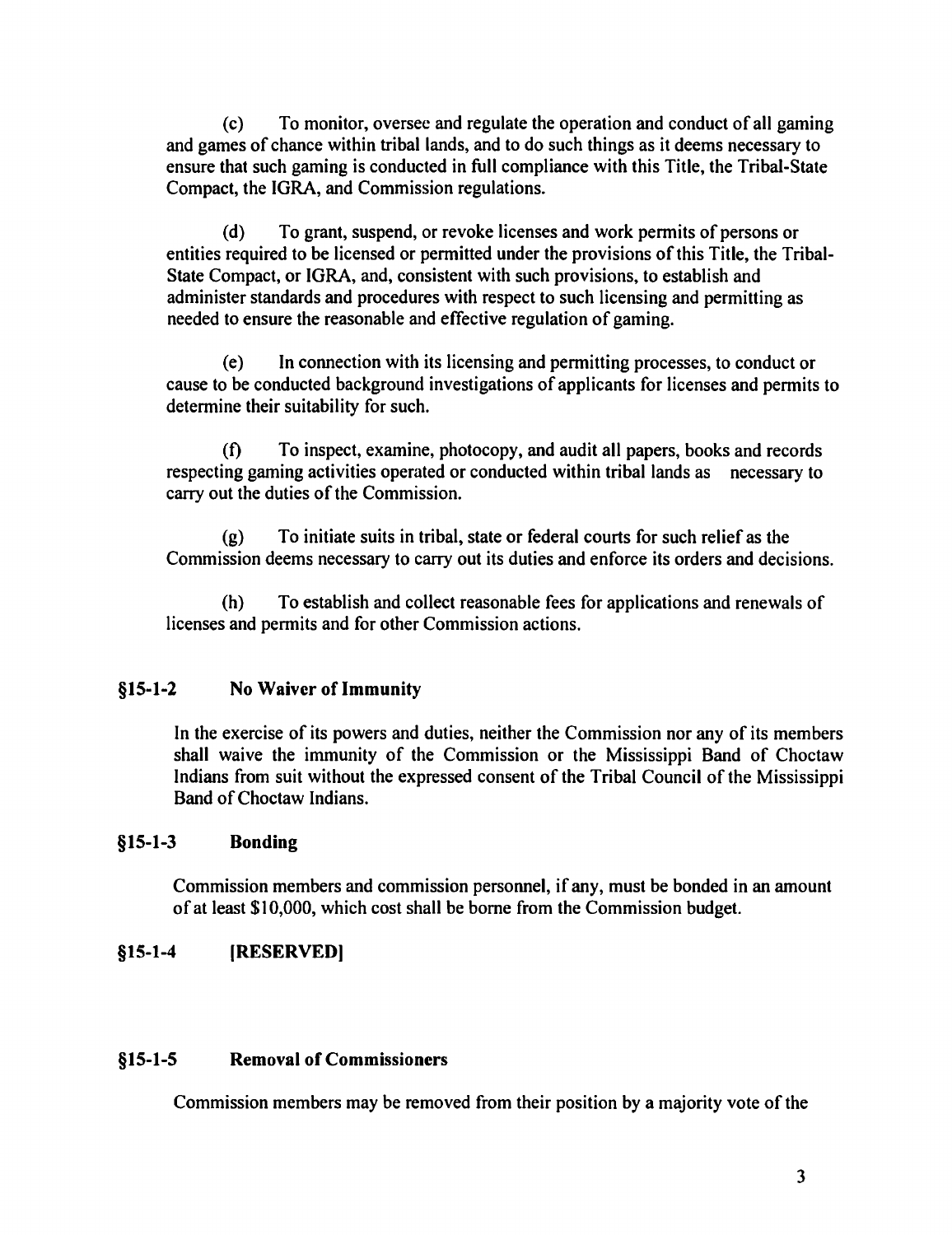Tribal Council at a meeting at which a quorum is present only for neglect of duty, malfeasance in office or other just cause, and only upon recommendation to the Tribal Council through the Tribal Chief by majority of the remaining Commissioners; provided, however, that the Tribal Council may remove any member without recommendation from the other Commissioners in cases of criminal violation of Tribal, federal or state statutes or regulations.

## §15-1-6 Vacancies

In the event of a vacancy occurring on the Commission for any reason, the vacancy shall be filled for the remainder of the term by appointment of the Tribal Chief approved by the Tribal Council. Upon expiration of the term of the vacated Commissioner position, the procedure set forth in § 15-1- l shall apply.

## §15-1-7 Meetings

Due to the need for ongoing oversight of gaming operations, management and key employees, and the Commission shall hold meetings at a minimum of once every sixty (60) days. Full minutes are to be kept and filed of all Commission meetings, subject to § 15-1-13 qualifications on confidential and proprietary information. Special meetings may be called by the Chairman or by any two Commissioners, provided formal notification in writing is given to all Commission members at least three (3) days in advance of the meeting date. Formal notification may be waived in emergency situations provided all members of the Commission are contacted by the Chairman and such contact and waiver are duly recorded.

### §15-1-8 Quorum

Two members of the Board shall constitute a quorum, with all matters governed by a majority vote of the quorum.

#### §15-1-9 Compensation

- (I) Subject to receiving funding pursuant to  $§15-1-11$ , the Commission shall pay members of the Commission salaries in accordance with this section for their services in oversight and regulation of gaming enterprises on the Choctaw Indian Reservation. The Commission shall also reimburse Commissioners for expenses on behalf of the Commission's activities. All reimbursable expenses shall conform to prevailing Tribal Government administrative procedures.
- (2) The Chairman of the Commission shall be paid at a rate equal to or greater than the grade TS 30 of the Tribal wage scale, as it may be adjusted from time to time. The associate members of the Commission shall be paid at a rate equal to or greater than grade TS 25 of the Tribal wage scale, as it may be adjusted from time to time.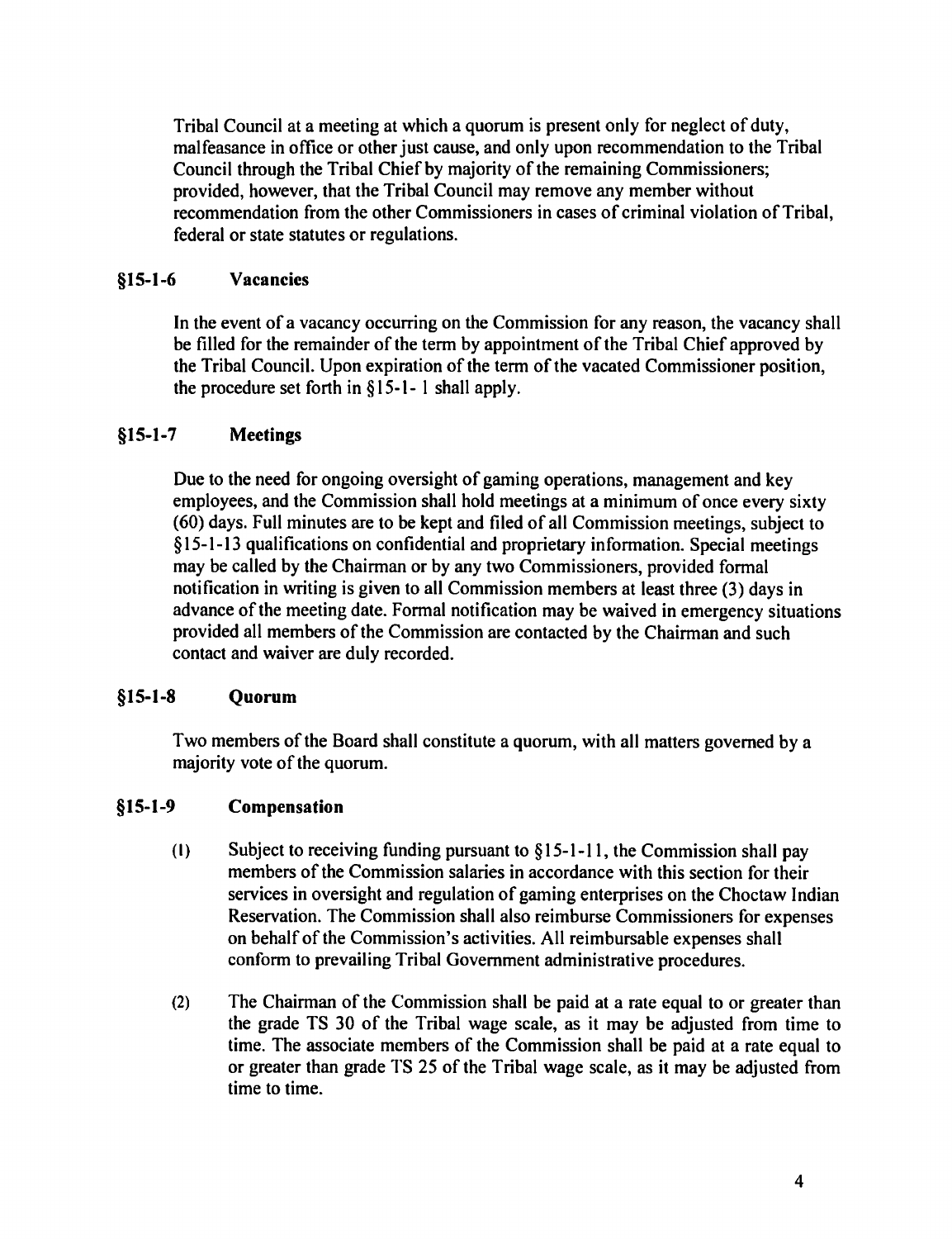## §15-1-10 Reports

The Commission shall submit an annual report to the Tribal Council through the Tribal Chief and provide any other interim reports and information as requested by the Tribal Chief and in such form as may be specified certifying conformance of each gaming enterprise to applicable Tribal and federal law and licensing requirements, applicable Tribal-State Compact provisions and to the Commission's regulations in the conduct of their gaming activities. The annual report shall also summarize any notices of violation issued by the Commission during the immediately preceding year. Notwithstanding the foregoing, in making such reports available to the Tribal Chief or the Tribal Council, the Commission shall adhere to all applicable Tribal and federal law regarding the disclosure of confidential information.

#### §15-1-11 Funding

- (I) The Commission shall annually adopt and assess a fee upon the gross revenue of all licensed gaming entities not to exceed two percent (2%) for the purpose of paying costs incurred in carrying out is specific investigative oversight and operational responsibilities. Assessments must be duly recorded and filed for audit purposes. The fee assessed pursuant to this section shall be payable monthly and shall be in addition to any fee(s) required to be paid by licensees to the National Indian Gaming Commission.
- (2) No monies may be expended by the Commission until a budget has been submitted for review and approval by the Tribal Council. All Commission operating revenues and expenditures must be reviewed by the Tribal Chief or his designee for conformance with standard Tribal administrative financial procedures.
- (3) Any Commission funding needs and expenditures beyond two percent (2%) of gross revenues of gaming activities licensed by the Commission must be submitted to the Tribal Chief for Tribal Council review, approval and appropriation in amounts necessary for the operation of the Commission. Residual funds collected in excess of expenditures shall be returned to the Tribal Council to be deposited into the Tribal general fund at the end of the Tribe's fiscal yea.
- (4) For purposes of this section, "gross revenues" means total amount of money wagered, less amounts paid out as prizes or paid for prizes awarded.

#### §15-1-12 Financial Records and Audit

The Commission shall maintain accurate and complete records of the financial affairs of the Commission, and the Chairman of the Commission shall cause an annual audit of the Commission's financial affairs to be conducted by a certified public accountant in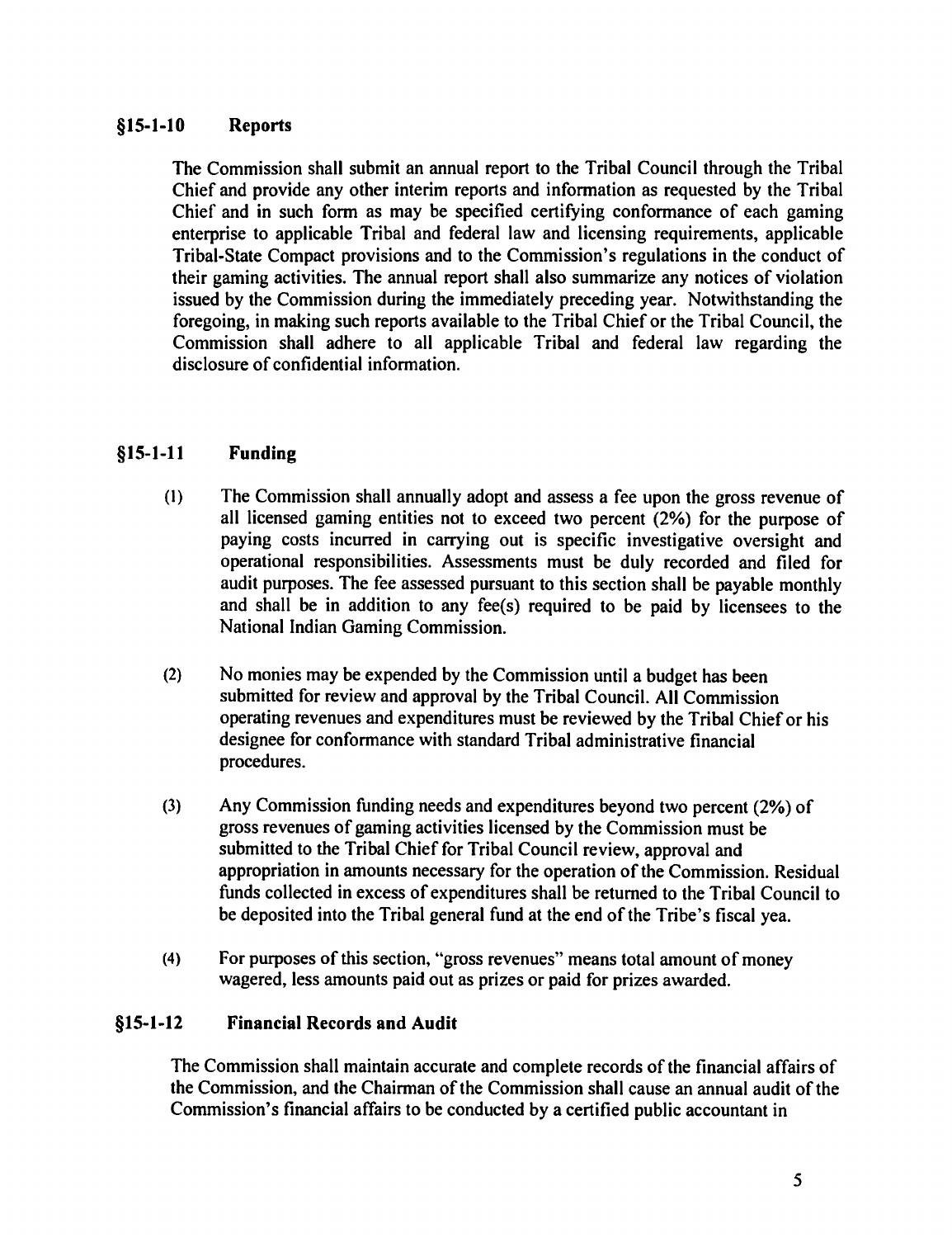accordance with generally accepted accounting principles, consistently applied and shall furnish an annual budget, an annual balance sheet and complete financial report of the Commission to the Tribal Council through the Tribal Chief within three (3) months of the close of the Tribe's fiscal year.

#### §15-1-13 Confidential Records

- (I) The Commission shall maintain a file listing all applications for licenses and work permits under this title and a record of all Commission actions on such applications, and such records shall not be confidential.
- (2) Confidential information shall include

(aa) records and financial data acquired by the Commission in carrying out its background investigations of potential gaming entities, managers and key employees and

(bb) proprietary financial data. Except as otherwise provided herein, confidential information is prohibited from public disclosure either by the Commission or by individual Commissioners. Confidential or proprietary records, in whole or in part, shall not be included as sections of or attachments to Commission budget documents, annual reports, minutes or audit findings. Copies of confidential or proprietary records may be forwarded to the NIGC or other applicable regulatory agency upon the written request of that agency or in compliance with the appropriate reporting requirements of this Title, the IGRA and any Tribal-State Compact.

( c) Any other category of information deemed confidential by regulations adopted by the Commission pursuant to this Title or by order of the Commission.

#### §15-1-14 Licenses and Work Permits Required

(I) No entity or person shall enter into a binding management contract for operation and management of gaming activity with the Tribe or shall be hired as a primary management official or key employee of a gaming enterprise operated pursuant to this Title, unless such entity or person is the holder of gaming license issued by the Commission. The Commission shall provide prompt notification to the Tribal Council through the Tribal Chief and to the NIGC of any such gaming licenses issued pursuant to this Title. Separate licenses will be required for each place or location where gaming is conducted.

(2) Persons not required to be licensed as primary management officials or key employees shall not be employed to work in a gaming enterprise operated pursuant to this Title, unless such person is the holder of a gaming license or work permit issued by the Commission.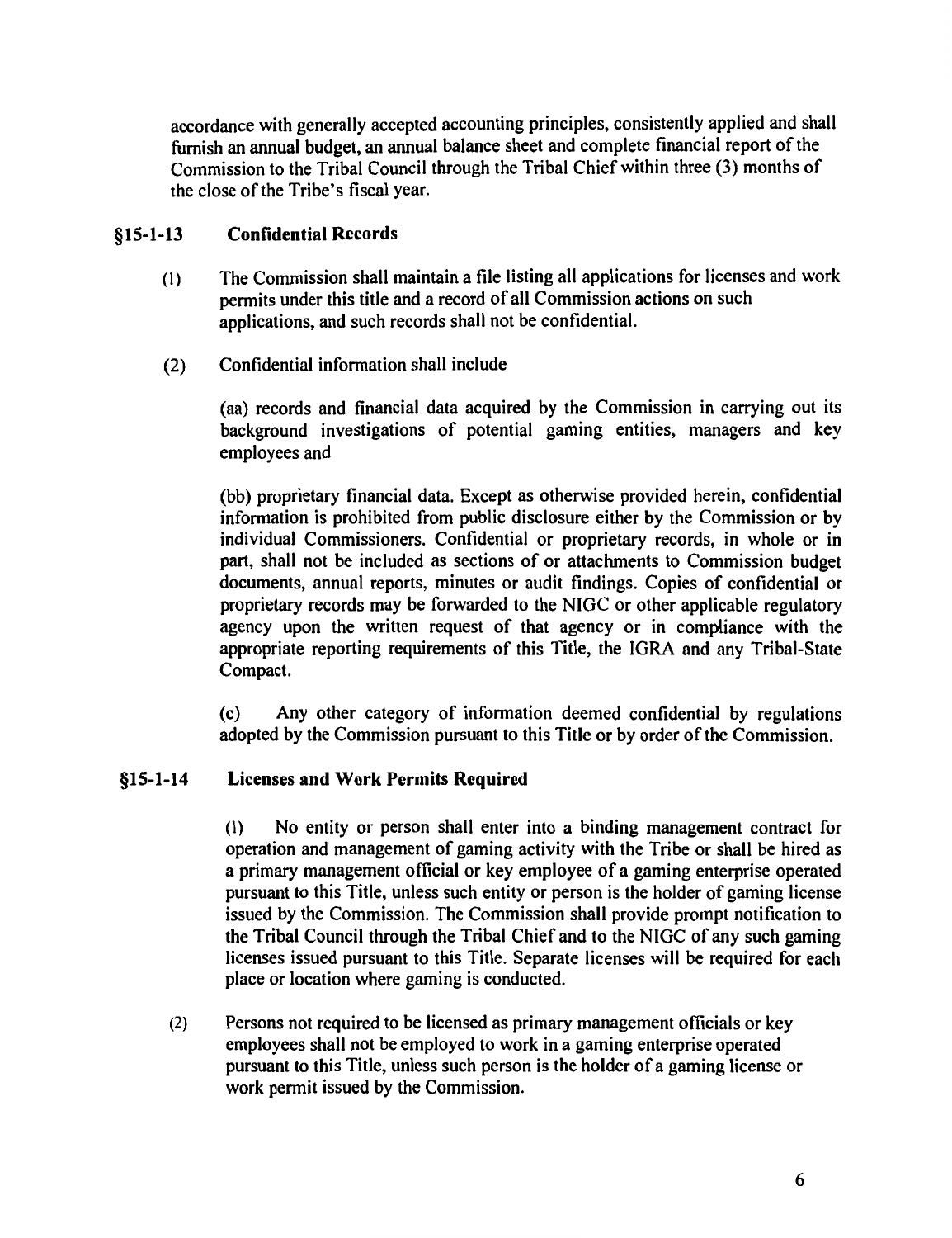- (3) For purposes of this Title, a "key employee" means an employee of the Tribe or a Tribal gaming licensee:
	- (a) Who performs one or more of the following functions:
		- (i) Bingo Caller;
		- (ii) Counting room supervisor;
		- (iii) Chief of security;
		- (iv) Custodian of gaming supplies or cash;
		- (v) Floor manager;
		- (vi) Pit boss;
		- (vii) Dealer;
		- (viii) Croupier;
		- (ix) Approver of credit; or
		- (x) Custodian of gambling devices including persons with access to cash and accounting records within such device.
	- (b) If not otherwise included, any other person whose total cash compensation is in excess of \$50,000 per year, or
	- (c) If not otherwise included, the four most highly compensated persons in the gaming operation.
- (4) For purposes of this Title, a "primary management official", means an employee of the Tribe or a Tribal gaming licensee who performs the following functions:
	- (a) The person having management responsibility for a management contract;
	- (b) Any person who has authority:
		- (i) to hire and fire employees; or
		- (ii) to set up working policy for the gaming operation; or
	- (c) The chief financial officer or other person who has financial management responsibility.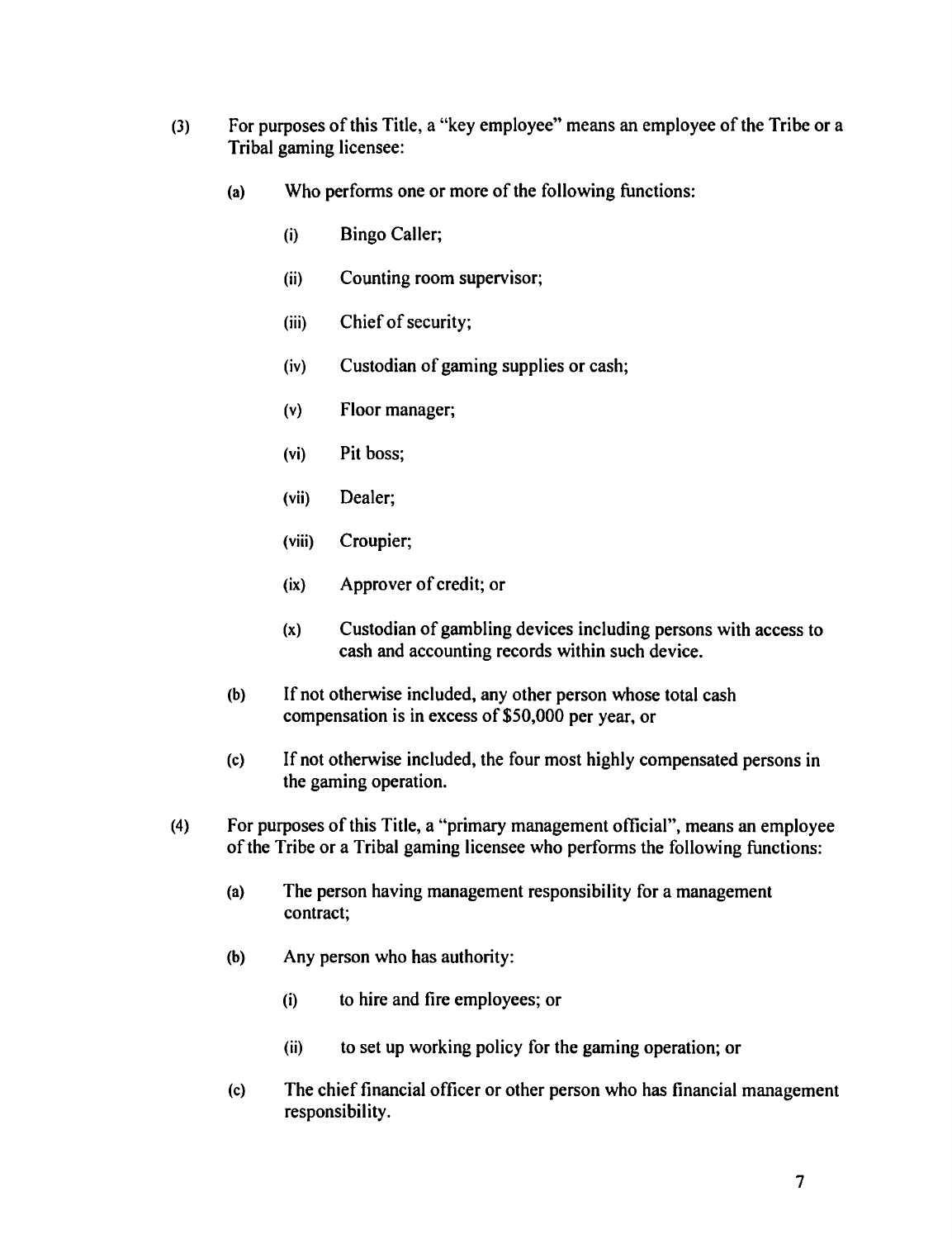(5) All licensed primary management officials, key employees, and permitted employees shall wear identification badges. Security and surveillance personnel may be exempted from this requirement in performance of special functions.

#### §15-1-15 Application Process for Gaming Licenses; Background Investigations

- (1) The Commission shall require all applicants for gaming licenses (entities proposing to enter into gaming management contracts and primary management officials and key employees) to pay a non-refundable application fee in an amount determined by order of the Commission and to complete an application form containing sufficient information to allow a background investigation of the applicant in conformance with requirements of federal regulations and the Tribal-State Compact.
- (2) The Tribe shall create and maintain an investigative report for each background investigation of a primary management official or key employee. Investigative reports shall include all of the following information:
	- (a) Steps taken in conducting the investigation;
	- (b) Results obtained;
	- ( c) Conclusions reached; and
	- (d) The basis for those conclusions.
- (3) Before a license is issued to a primary management official or key employee, an authorized Commission official shall make a finding concerning the eligibility of that person for receiving a gaming license by reviewing the applicant's prior activities, criminal record, if any, and reputation, habits and associations.
- (4) Copies of the eligibility determination shall be included with the notice of results that must be submitted to the NIGC before the licensing of a primary management official or key employee.
- (5) The notice of results of the investigation shall include verification of compliance with all provisions of 25 C.F.R. 556 and shall at minimum include the following information:
	- (a) The applicant's name, date of birth, and social security number;

(b) The date on which the applicant began, or will begin, working as a primary management official or key employee;

(b) A summary of the information presented in the investigative report, including:

- (i) licenses that have previously been denied;
- (ii) gaming licenses that have been revoked, even if subsequently reinstated;
- (iii) every known criminal charge brought against the applicant prior to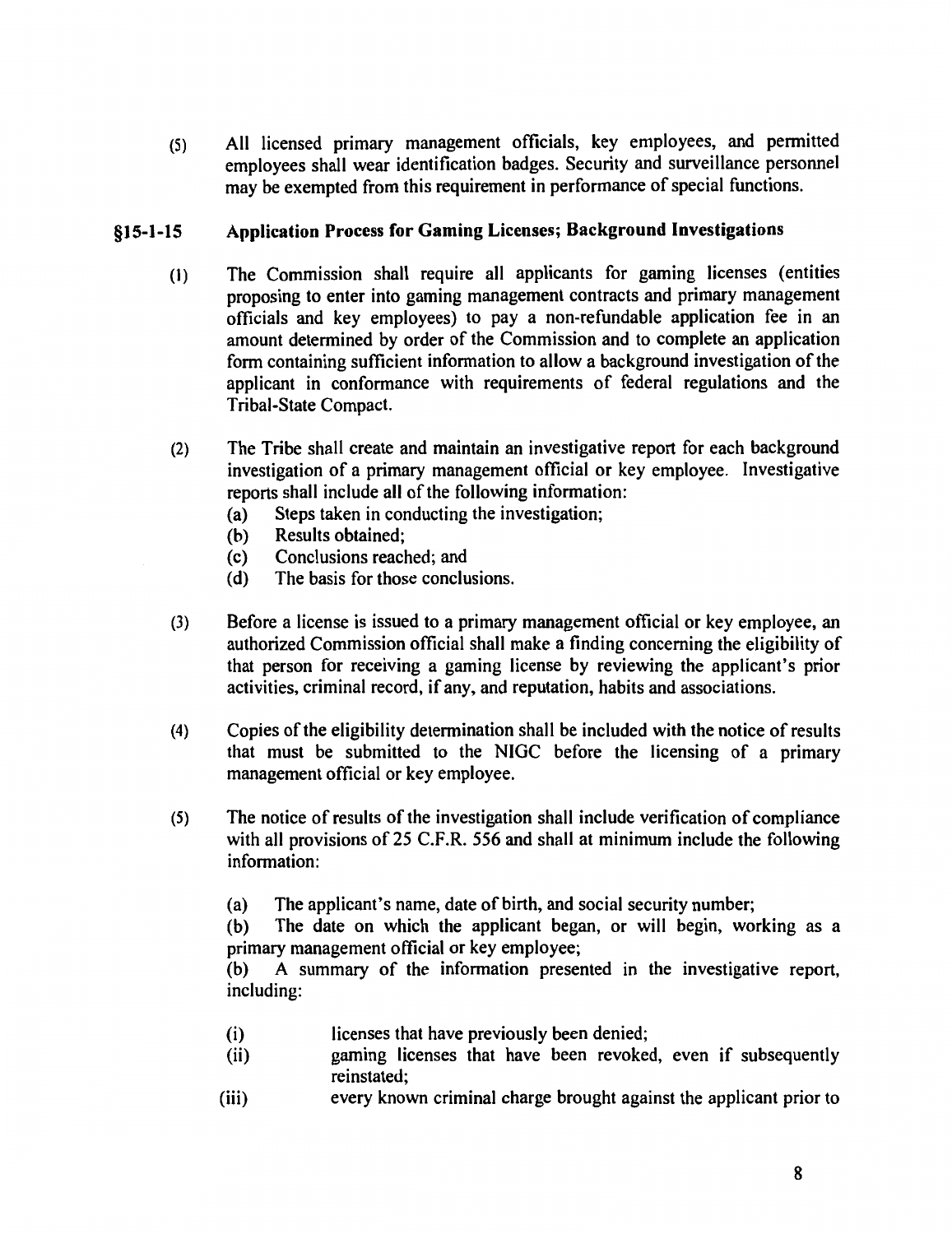the date of the application; and

(iv) every felony offense of which the applicant has been convicted or any ongoing prosecutions; and

(d) A copy of the eligibility determination made in accordance with subsection (3).

- (6) If the Commission determines that investigative costs shall exceed amounts set by order of the Commission for any type of license or permit issued by the Commission, the Commission shall notify the applicant in writing of the estimated or actual costs to be incurred by the Commission in performing or causing to be performed a background investigation, and require the applicant to pay such estimated costs to the Commission prior to final decision on the application.
- (7) The Commission shall keep confidential the identity of every person interviewed for background investigations.
- (8) The following notice shall be placed on the Commission's license application form for a key employee or a primary management official before it is filled out by an applicant:

In compliance with the Privacy Act of 1974, the following information is provided Solicitation of the information on this form is authorized by 25 U.S.C. §§ 2701 et seq. The purpose of the requested information is to determine the eligibility of individuals to be granted a gaming license. The information will be used by the Tribal gaming regulatory authorities and by the NIGC members and staff who have need for the information in the performance of their official duties. The information may be disclosed by the Tribe or the NIGC to appropriate Federal, Tribal, State, local or foreign law enforcement and regulatory agencies when relevant to civil, criminal or regulatory investigations or in connection with the issuance, denial, or revocation of a gaming license, or investigations of activities while associated with a tribe or a gaming operation. Failure to consent to the disclosures indicated in this notice will result in the Tribe being unable to license you for a primary management official or key employee position. The disclosure of your Social Security Number (SSN) is voluntary. However, failure to supply a SSN may result in errors in processing your application.

(9) The following additional notice shall be placed on the application form for a key employee or a primary management official before it is filled out by an applicant:

A false statement on any part of your license application may be grounds for denying a license or the suspension or revocation of a license. Also, you may be punished by fine or imprisonment (U.S. Code, title 18, section 1001).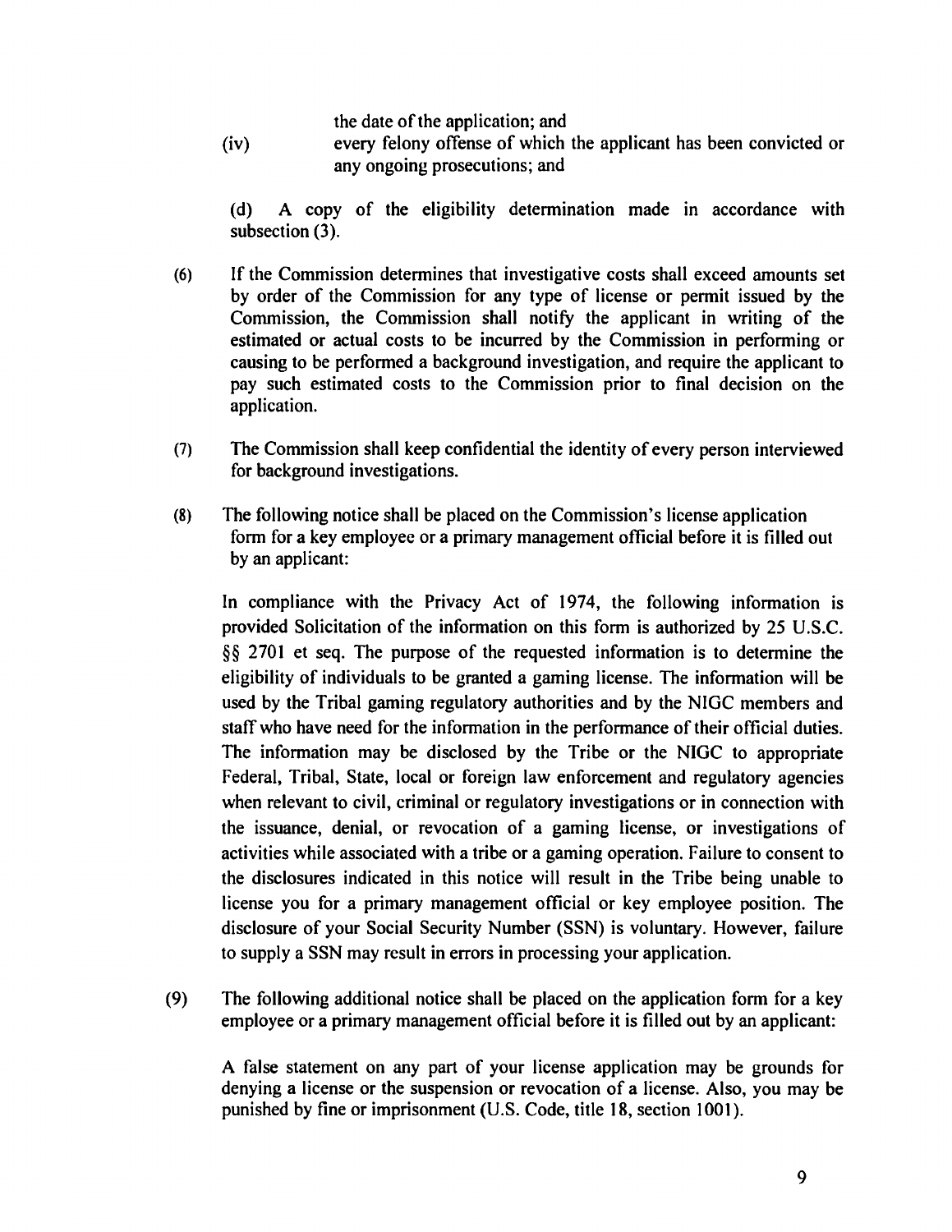- ( 10 ) The Commission shall ensure that background investigations are conducted on all applicants for Tribal gaming licenses and permits and that continuing oversight of primary management officials and key employees is conducted. The Commission shall notify the Tribal Chief and the NIGC of the results of background checks on any applicants prior to issuance of any Tribal gaming license, and shall provide other notifications or reports as may be required by any applicable Tribal-State Compact. All criminal history checks shall be conducted pursuant to the rules and regulations of the NIGC and shall include a check through the Federal Bureau of Investigation, National Criminal Information Center. The Commission shall issue to NIGC a notice of the results of all background investigations no later than 60 days after an applicant begins work.
- ( 11) Fingerprint impressions shall be obtained from all applicants for a license. All fingerprint impressions shall be accompanied by a "Fingerprint Certification Card Verification" form to be provided by the Commission. Copies of all fingerprint impressions shall be sent directly to the NIGC. The Commission shall be the law enforcement agency responsible for this process.
- ( 12) The Commission shall retain, for no less than three (3) years from the date a primary management official or key employee is terminated from employment with the Tribe, the following documentation:
	- 1. Applications for licensing;
	- 2. Investigative Reports; and
	- 3. Eligibility Determinations
- (13) The Commission shall obtain from each primary management official and key employee all of the following information:
	- (a) Full name, other names used (oral or written), social security number, birth date, place of birth, citizenship, gender and all languages spoken and/or written);
	- (b) Currently, and for the previous five (5) years, business and employment positions held, ownership interests in those businesses, business and residential addresses, and driver's license numbers;
	- ( c) The names and current addresses of at least three (3) personal references, including one (1) personal reference who was acquainted with the applicant during each period of residence listed under paragraph (C)(2) of this section;
	- (d) Current business and residential telephone numbers, and all cell phone numbers;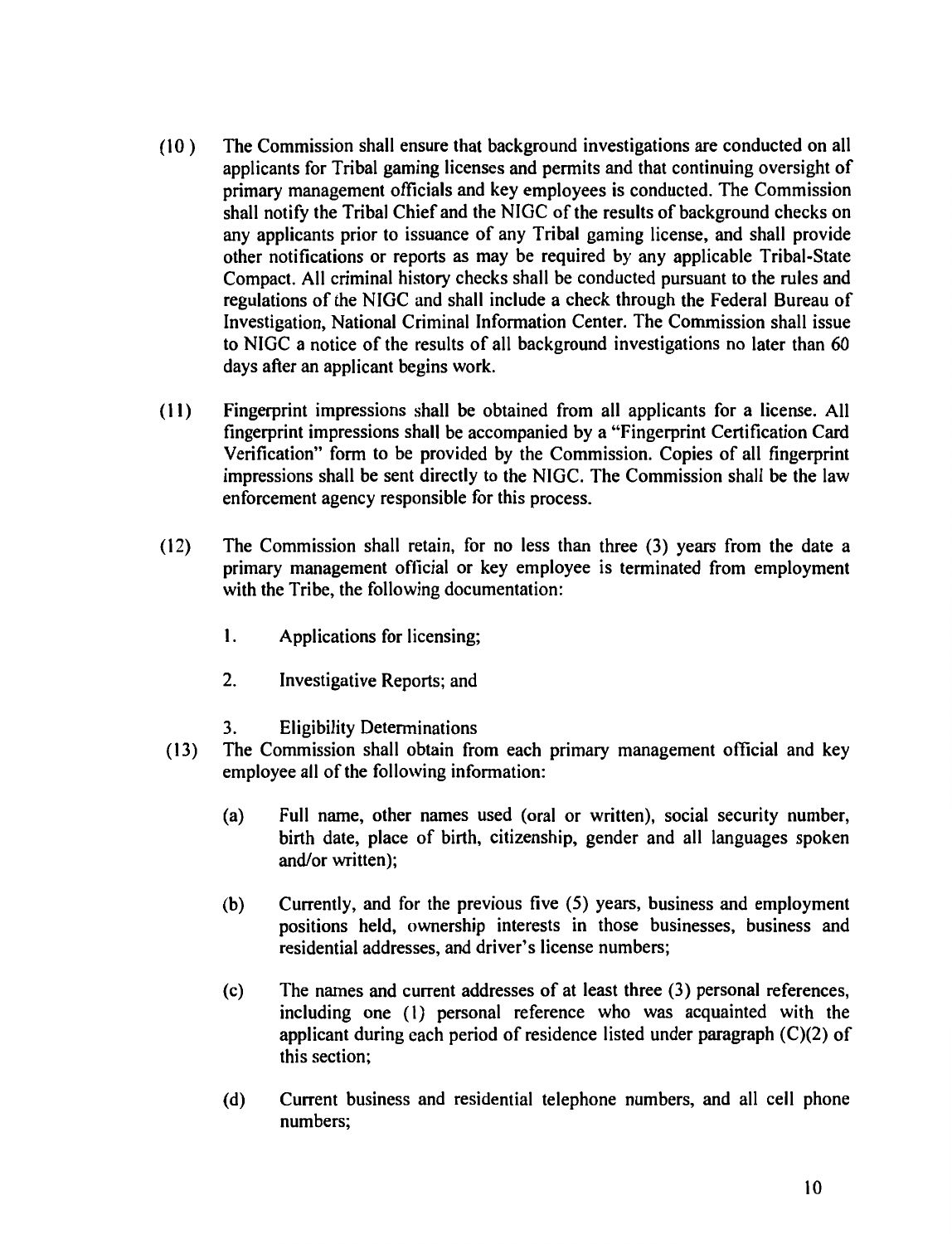- (e) A description of any existing and previous business relationships with other tribes, including any ownership interests in the businesses;
- (f) A description of any existing and previous business relationships with the gaming industry generally, including ownership interests in the businesses;
- (g) The name and address of any licensing or regulatory agency with which the person has filed an application for a license or permit related to gaming, whether or not such license or permit was granted;
- (h) For each felony for which there is an ongoing prosecution or a conviction, the charge, the name and address of the court involved, and the date of disposition, if any:
- (i) For each misdemeanor conviction or ongoing misdemeanor prosecution prior to the date of the application, the name and address of the court involved and the date of disposition, if any;
- G) For each criminal charge, whether or not there is a conviction, if such criminal charge is prior to the date of the application, and is not otherwise listed pursuant to paragraphs  $(C)(8)$  or  $(C)(9)$  of this Section, the criminal charge, the name and address of the court involved, and the date of disposition, if any;
- (k) The name and address of any licensing or regulatory agency with which the person has filed an application for an occupational license or permit, whether or not such license or permit was granted;
- (I) A photograph
- (m) Any other information the Tribe deems relevant; and
- (n) Fingerprints obtained in accordance with procedures adopted by the Tribe pursuant to 25 C.F.R. § 522.2(h).
- (14) When a primary management official or key employee is employed by the Tribe, a complete application file, containing all of the information listed in subsection 14 shall be maintained.
- (15) The Commission may license a primary management official or key employee applicant after submitting a notice of results of the applicant's background investigation to the NIGC. The Commission shall notify the NIGC of the issuance of a license to a primary management official or key employee within 30 days of issuance.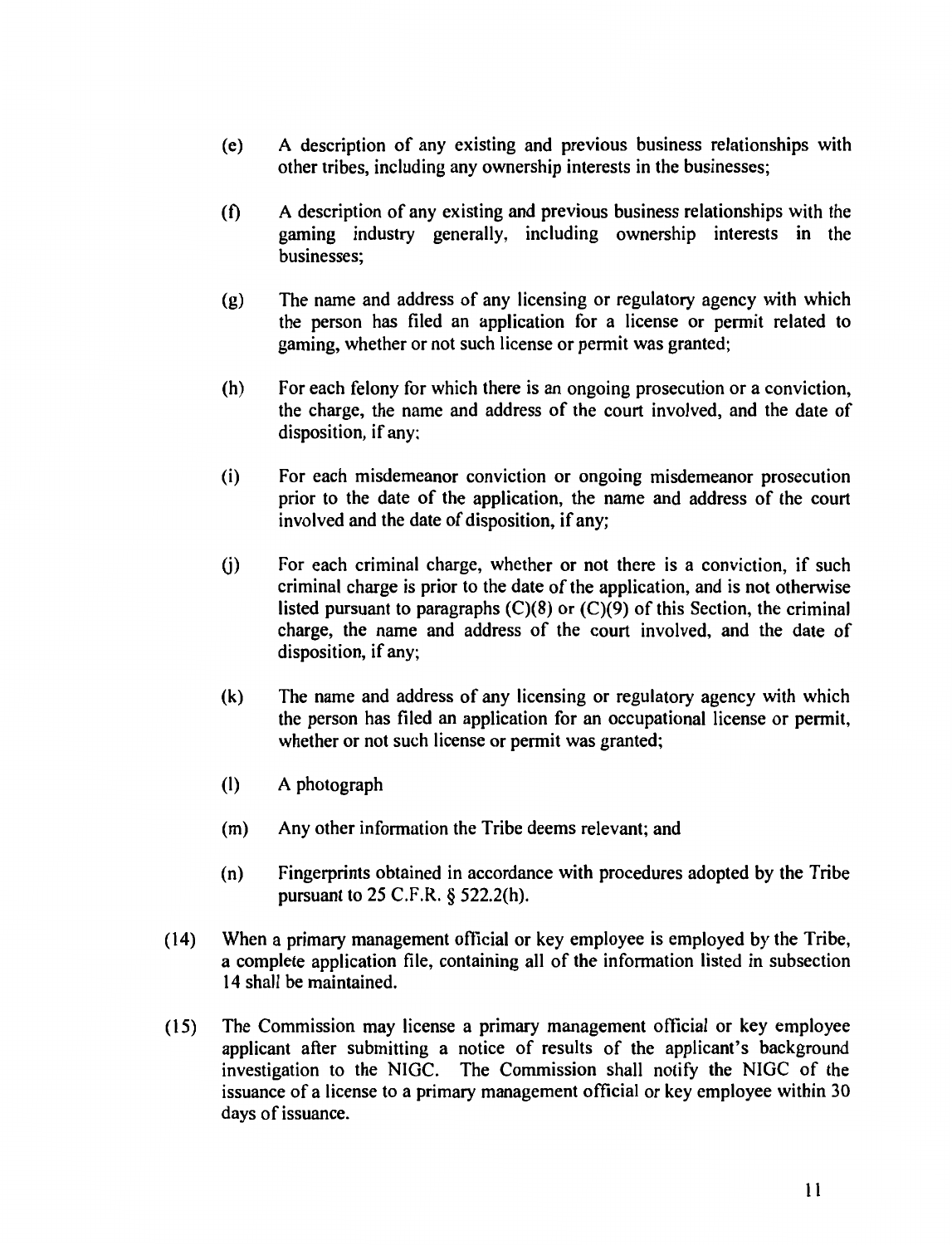- ( 16) The Tribe shall not employ an individual in a primary management official or key employee position who does not have a license prior to beginning work at the gaming operation.
- ( 17) The Commission must reconsider a license application for a primary management official or key employee if it receives a statement of itemized objections to issuing such a license from the NIGC, and those objections are received within 30 days of the NIGC receiving a notice of results of the applicant's background investigation. The Commission shall take the NIGC's objections into account when reconsidering a license application. The Commission will make the final decision whether to issue a license to an applicant for a primary management official or key employee position. If the Commission has issued a license to a primary management official or key employee before receiving the NIGC's statement of objections, notice and a hearing shall be provided to the licensee.
- (18) When the Commission does not issue a license to an applicant for a primary management official or key employee position, or revokes a previously issued license after reconsideration, it shall:
	- (a) Notify the NIGC; and

(b) Forward copies of its eligibility determination and notice of results of the applicant's background investigation to the NIGC for inclusion in the Indian Gaming Individuals Record System.

- ( 19) If, after a license is issued to a primary management official or a key employee, the Tribe receives notice from the NIGC that the primary management official or key employee is not eligible for employment, the Commission shall do the following:
	- (a) Immediately suspend the license;

(b) Provide the licensee with written notice of the suspension and proposed revocation; and

( c) Provide the licensee with notice of a time and place for a hearing on the proposed revocation of the license.

(d) The right to a revocation hearing vests only when a license is granted under an ordinance approved by the NIGC Chair. Following a revocation hearing, the Commission shall decide whether to revoke or reinstate the license at issue. The Tribe shall notify the NIGC of its decision to revoke or reinstate a license within 45 days of receiving notification from the NIGC that a primary management official or key employee is not eligible for employment.

## **§15-1-16 Application for Work Permit; Procedure**

(I) Fingerprint impressions shall be obtained from all applicants for work permits. All fingerprint impressions shall be accompanied by a "Fingerprint Certification Card Verification" form to be provided by the Commission. Copies of all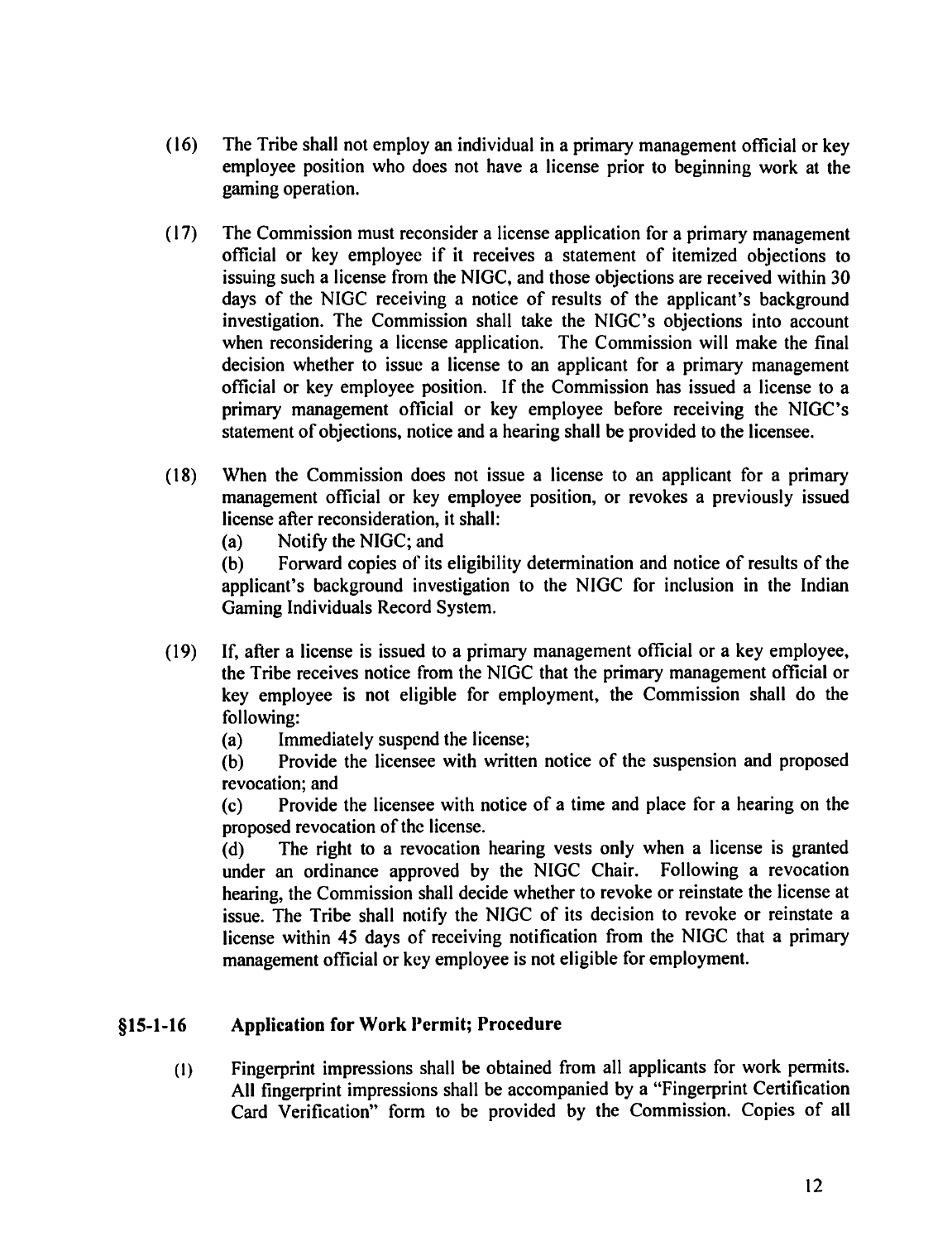fingerprint impressions shall be sent directly to the NIGC.

- (2) An applicant for a work permit shall pay the application fee established by the Commission, by regulation or order, which shall be sufficient to cover the costs of processing the application.
- (3) The Commission may either grant or deny the work permit based upon its investigation and review of the application.

#### §15-1-17 Automatic Disqualification for License or Work Permit

The Commission shall deny or revoke gaming licenses or work permits to persons or entities whose prior activities, criminal record or records, habit and associations pose a threat to the public interest or to the effective regulation of gaming or create or enhance the dangers of unsuitable, unfair or illegal practices and activities in connection with gaming activities. All gaming licenses and work permits shall be reviewed and, if appropriate, renewed on an annual basis, except that the Commission may allow, by order of the Commission, that some or all gaming licenses and work permits may be renewed every two (2) years, after the first two (2) annual renewals. The Commission shall promptly provide notification to the National Indian Gaming Commission of renewals of license and other notifications as may be required by an applicable Tribal-State Compact. Without limiting the foregoing, the Commission must automatically deny or revoke gaming licenses or permits to persons:

- (I) who have been convicted of a felony in any jurisdiction of any crime of moral turpitude;
- (2) who have been convicted of a violation or conspiracy to violate the provisions of this Title or the Indian Gaming Regulatory Act or other federal laws relating to involvement in gaming without required licenses or willful evasion of gaming fees or taxes;
- (3) having a notorious or unsavory reputation or association with such individuals which adversely affect public confidence and trust in gaming;
- (4) whose license or work permit would violate applicable conflict of interest rules;
- (5) who are individual applicants under the age of twenty-one  $(21)$ .

#### §15-1-18 Licenses for Vendors

(1) Vendors of gaming services or supplies, with a value of \$25,000 or more annually, must have a vendor license from the Tribal Gaming Commission in order to transact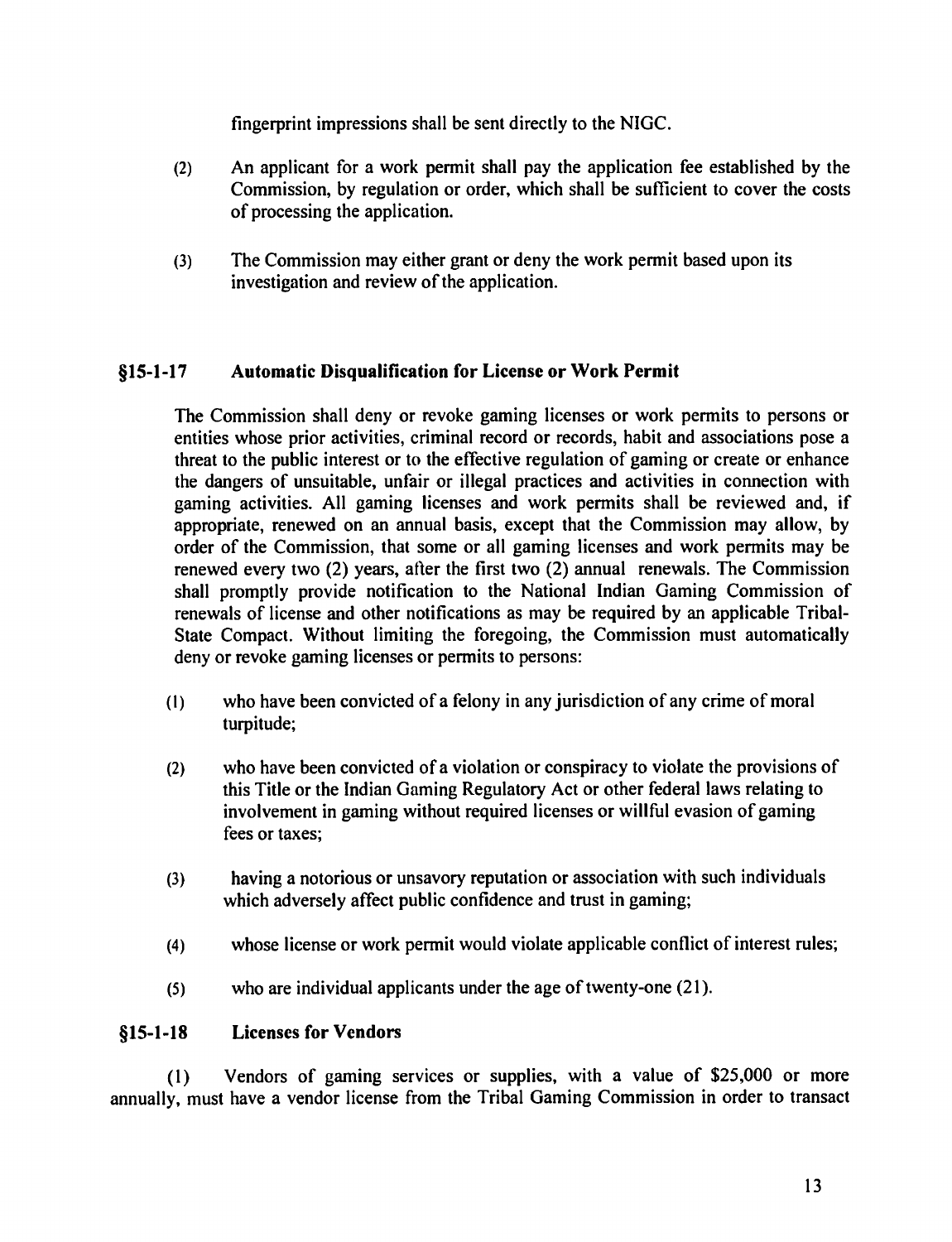business with the Tribal gaming operation. Contracts for professional legal and accounting services are excluded from this Section.

(2) In order to obtain a gaming vendor license, the business must complete a vendor application and submit to background checks of itself and its principals. Principals of a business include those officers, directors, managers, owners, partners, and non-institutional stockholders that either own 10% or more of the business' stock or are the 10 largest stockholders, as well as the on-site supervisors or managers designated in an agreement with the Tribe, if applicable.

- (3) Applications for gaming vendor licenses must include the following:
	- (a). Name of business, business address, business telephone number(s), federal tax identification number (or social security number, if a sole proprietorship), main office address (if different from business address), any other names used by the applicant in business, and type of service(s) applicant will provide;
	- (b). Whether the applicant is a partnership, corporation, limited liability company, sole proprietorship or other entity;
	- (c). If the applicant is a corporation or limited liability company, the state of incorporation or formation, and if such is not the State of Mississippi, the qualification to do business in the State of Mississippi;
	- (d). Trade name, other names ever used and names of any wholly owned subsidiaries or other businesses owned by the vendor or its principals;
	- (e). General description of the business and its activities;
	- (f). Whether the applicant will be investing in, or loaning money to, the gaming operation, and, if so, how much;
	- (g). A description of any existing and previous business relationships with the gaming industry generally, including ownership interests in those businesses;
	- (h). A list of Indian tribes with which the vendor has an existing or previous business relationship, including ownership, financial or management interests in any non-gaming activity;
	- (i). Names, addresses and telephone numbers of three (3) business references with whom the company has regularly done business for the last five (5) years;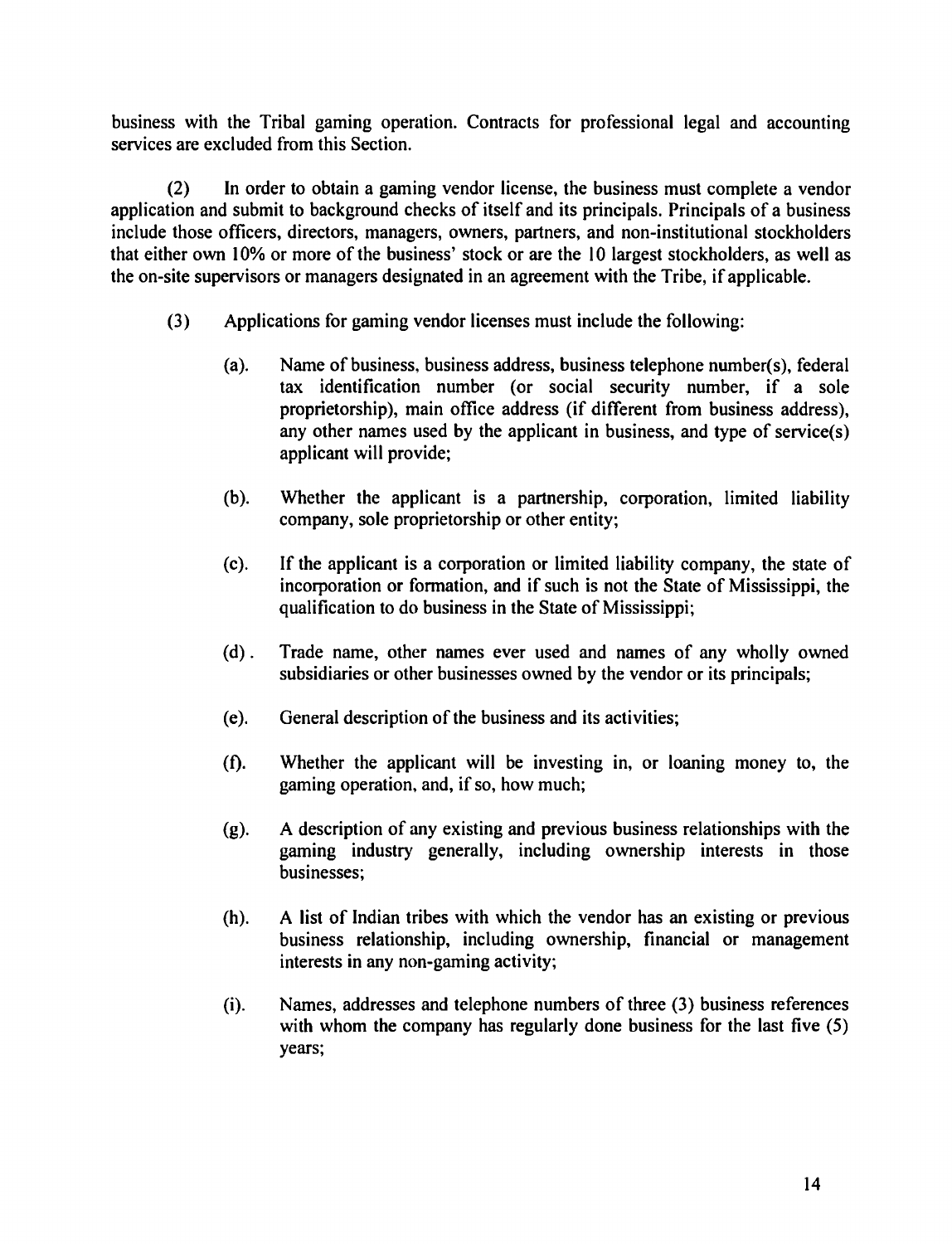- G). The name and address of any licensing or regulatory agency with which the business has filed an application for a license or permit related to gaming, whether or not such license or permit was granted;
- (k). If the business has ever had a license revoked for any reason, the circumstances involved;
- (I). A list of lawsuits to which the business has been a defendant, including the name and address of the court involved, and the date and disposition, if any;
- (m). A list of the business' funding sources and any liabilities of \$50,000 or more;
- (n). A list of the principals of the business, their social security numbers, addresses, telephone numbers, titles and percentage of ownership in the company; and
- (o). Any further information the Tribe deems relevant.

(4) The following notice shall be placed on the application for a vendor and its principals: Inclusion of false or misleading information in the vendor application may be grounds for denial or revocation of the Tribe's vendor license.

(5) A vendor may submit to the Commission a copy of a recent license application to another jurisdiction if it contains the information listed above. The vendor will be required to submit, in writing, any changes in the information requested by the Tribe not contained in the other application.

## §15-1-19 Indemnity

The Commission shall indemnify, where Commission funds are available, any past, present, or future Commissioner for actual losses, expenses, costs of defense or liabilities incurred in connection with any claim or suit brought against the Commissioner for alleged negligence of wrongful conduct while providing service to the Commission; provided, however, that no Commissioner shall be indemnified in connection with any claim or liability arising out of the Commissioner's own willful misconduct, bad faith or conduct outside the scope of his authorized powers or duties set forth in this title, and provided further that this indemnity shall be limited to the extent that insurance coverage does not adequately indemnify or make the Commissioner whole.

## §15-1-20 Commission Staffing

(I) The Commission shall adhere to standardized Tribal personnel and administrative practices in regard to any staff recruitment, employment, reduction in force, promotion, training and related employment actions to a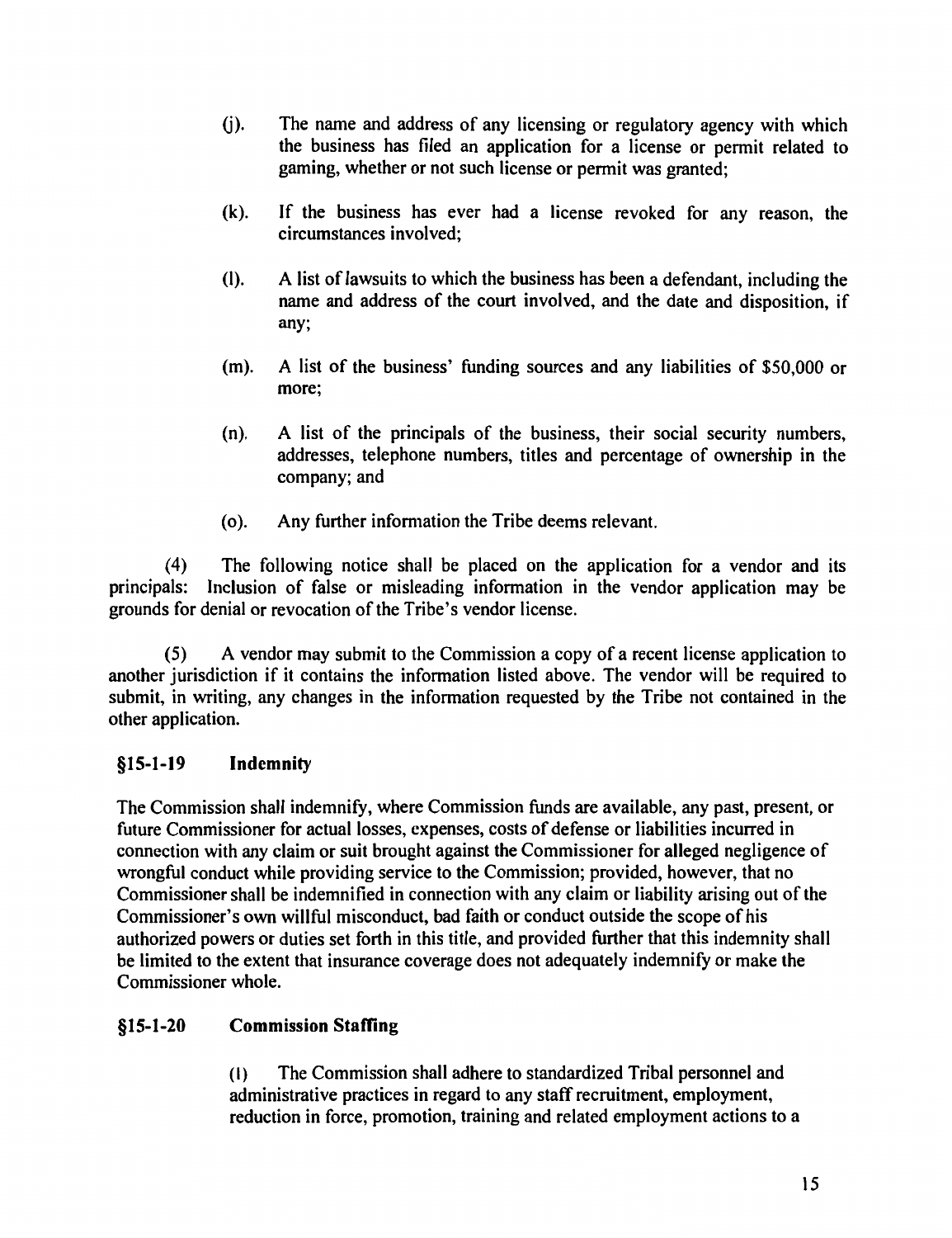publicly announced policy and practice of extending preferential treatment to Indians living on or near the Choctaw lndianReservation. The Commission is empowered to employ non-Indians when no qualified Indian living on or near the Choctaw Indian Reservation can be recruited, trained or upgraded to fill the given hiring need of the Commission.

(2) The Commission shall authorize the establishment, abolishment, hiring and termination, of any and all staff positions, and shall compensate persons in all positions at amounts within funding or budgets approved by the Tribal Council. Further, the Commission may hire a General Counsel and other persons as necessary for purposes of consultation, investigations, or operational support of the Commission and shall compensate such persons at amounts within funding or budgets approved by the Tribal Council..

#### §15-1-21 Amendments

Amendments to this Title may be proposed by the Commissioners in the form of a revised ordinance, a copy of which must be served by mail to the Tribal Chief at least two (2) weeks in advance of the Tribal Council meeting at which it is to be introduced. An amended ordinance thereafter adopted by the Tribal Council shall become effective upon passage, subject to approval by the NIGC chair.

## §15-1-22 Complaints

Any gaming participant wishing to contest an action of a licensed gaming entity or gaming official or employee must submit a complaint in writing to the Choctaw Gaming Commission within ten (10) days of the contested action. The Commission, by majority vote, may determine to hold hearings, conduct an investigation, dismiss or affirm the complaint and order appropriate remedial actions or decide to pursue civil or criminal penalties against the gaming entity or gaming official or employee.

#### §15-1-23 Authority with Respect to Licenses and Permits; Enforcement Powers

- (I) The Commission shall exercise its continuing gaming oversight and shall issue, renew or disapprove any application or limit, suspend or revoke gaming licenses and work permits consistent with the provisions of this Title. Any license or work permit granted under this Title is a revocable privilege, and no licensee or permittee holds any vested right to such license.
- (2) The Commission is authorized to carry out investigations of all prospective and existing gaming licensees, to initiate hearings and to conduct or cause to be conducted announced or unannounced inspections of all gaming premises in order to ensure compliance with Tribal and federal law and applicable requirements or any Tribal-State Compact. All licensees are obligated to comply immediately to such Commission requests for information and review of all licensee papers, books and records, or inspection of premises on an announced or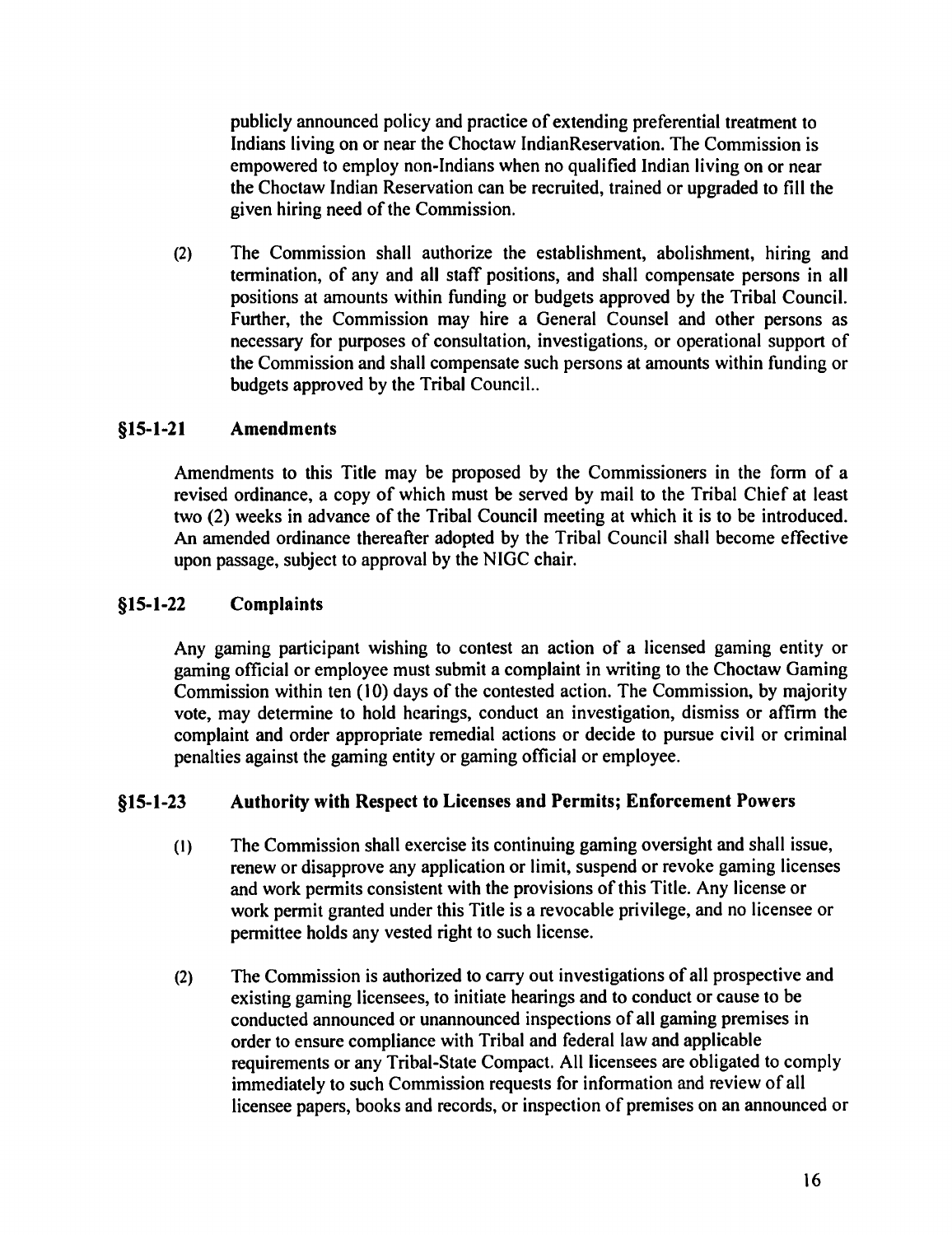unannounced basis.

(3) The Commission may hold hearings, take testimony, receive evidence and administer oaths or affirmations to witnesses appearing before the Commission in accordance with procedural rules to be adopted by the Commission.

(4) The Commission, within three (3) months from the effective date of this Title, shall submit to the Tribal Council through the Tribal Chief proposed regulations setting forth civil fines, penalties, license or work permit suspensions or revocations that may be imposed by the Commission against a licensee or other gaming employee for any violation of this Title or regulations adopted pursuant to this Title. Without limiting the foregoing, such regulations shall not restrict the Tribal Council or the Tribal Chief from exercising contractual rights to terminate any gaming management contract or exercise other contractual remedies due to default or breach of the management contract by the management contractor.

(5) The Commission may, when its investigations of gaming indicate a violation of federal or Tribal criminal law, provide information of indicated violations to appropriate law enforcement officials. It is hereby recognized that theft from gaming establishments on Indian lands and thefts by officers or employees of such gaming establishments are punishable by substantial fines and imprisonments pursuant to 25 U.S.C. §§1167-1168, and that Tribal operators and management contractors may be separately fined up to\$25,000 per violation of this Title or the Indian Gaming Regulatory Act by the Chairman of the National Indian Gaming Commission.

#### §15-1-24 Jurisdiction

The Mississippi Band of Choctaw Indians' Courts shall have jurisdiction over all violations of this Title and over all persons who are parties to a management contract entered pursuant hereto, except where otherwise provided by federal statute or applicable Tribal-State Compact, or where arbitration is provided for as an exclusive remedy by contract, and may grant relief as is necessary and proper for the enforcement of this Title and of the provisions of any management contract entered pursuant thereto, including but not limited to injunctive relief against acts in violation thereof. Nothing, however, in this title shall be construed to authorize or require the criminal trial and punishment in Tribal courts of non-Indians except to the extent allowed by any applicable present or future Act of Congress or any applicable federal court decisions.

### §15-1-25 Designation of Tribal Agent under 25 CFR 519

Pursuant to 25 CFR 519, the Tribal Chief is hereby designated as the agent for the service for the Mississippi Band of Choctaw Indians of any official determination, order or notice of violation of the National Indian Gaming Commission and the official address for such notification shall be: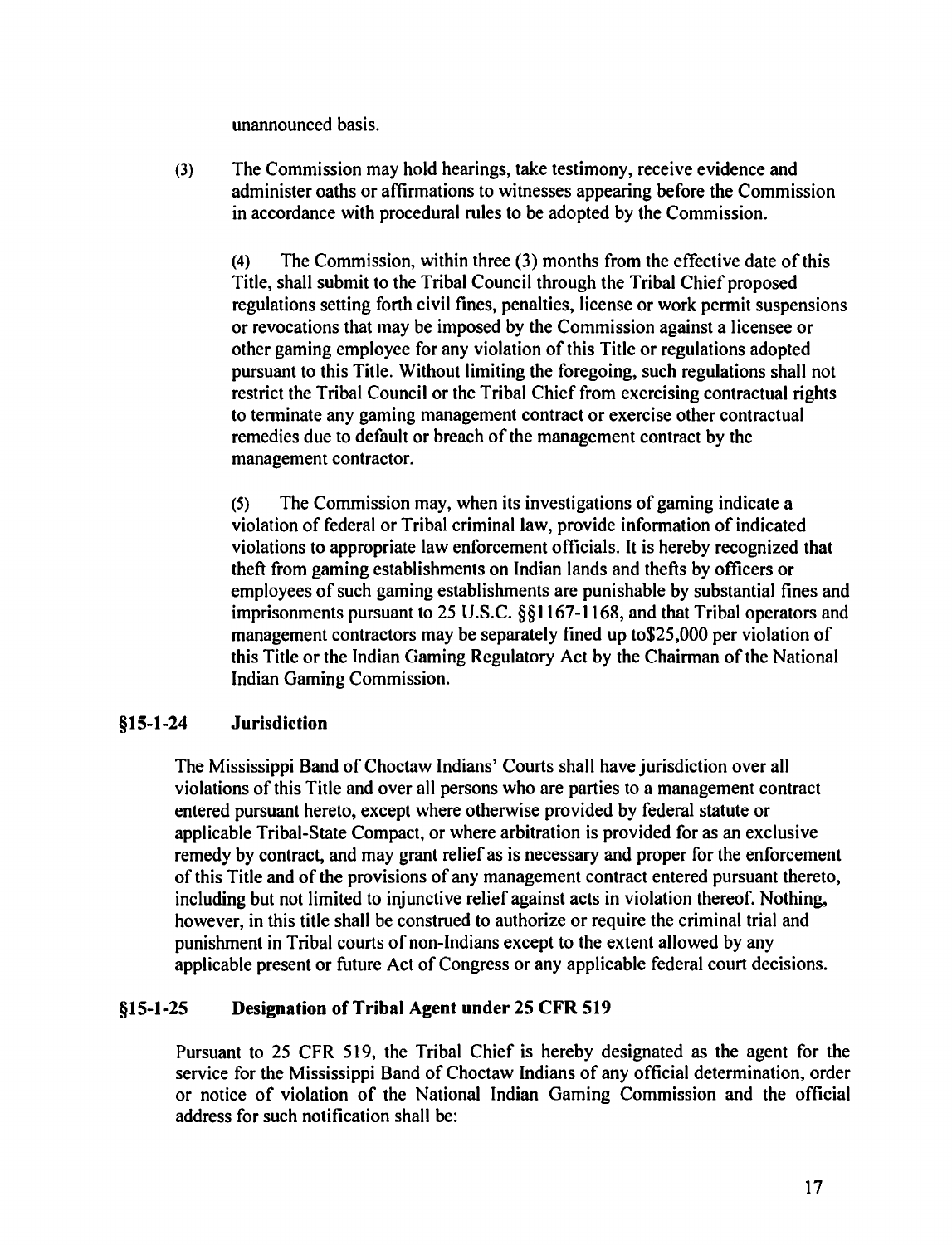### STREET ADDRESS

The Office of the Chief of Choctaw Indians (Tribal Administration Building) 101 Industrial Rd. Philadelphia, MS 39350

### POST OFFICE ADDRESS

The Office of the Chief Mississippi Band P.O. Box 6010 Choctaw Station Philadelphia, MS 39350

### TELEPHONE

Office: (601) 656-5251 Fax: (601) 656-1992

This official designation of an agent and address shall remain in force and effect until changed in writing with acknowledgment of receipt by the National Indian Gaming Commission.

### §15-1-26 Sole Proprietary Interest

The MBCI shall have the sole proprietary interest in and responsibility for the conduct of all the (1) Tribe's gaming operations, both for Class II and Class III gaming.

### §15-1-27 Authority to Adopt, Amend, Repeal Regulations

The Commission shall, from time to time, adopt, amend or repeal such regulations consistent with this Title as it may deem necessary or desirable, subject to review and approval by the Tribal Council.

### §15-1-28 Future Amendments

Should any provision or definition of this Title be found to be incomplete or in variance with applicable Federal or Tribal Law or with regulations promulgated by the National Indian Gaming Commission, now in existence or as may be from time to time amended, then the terms of this Title shall be deemed to be conformed to said laws or regulations and the same shall be considered to be incorporated herein without further action of the Tribal Council.

### CHAPTER 2. CLASS II GAMING

### §15-2-1 Games of Chance

This Part shall govern all Class II gaming activities on Tribal lands within the Tribe's jurisdiction as defined in the Indian Gaming Regulatory Act, Public Law 100-497, 102 Stat. 2467, including and as may be amended by any amendments to Public Law 100- 497, and as defined and interpreted by the National Indian Gaming Commission in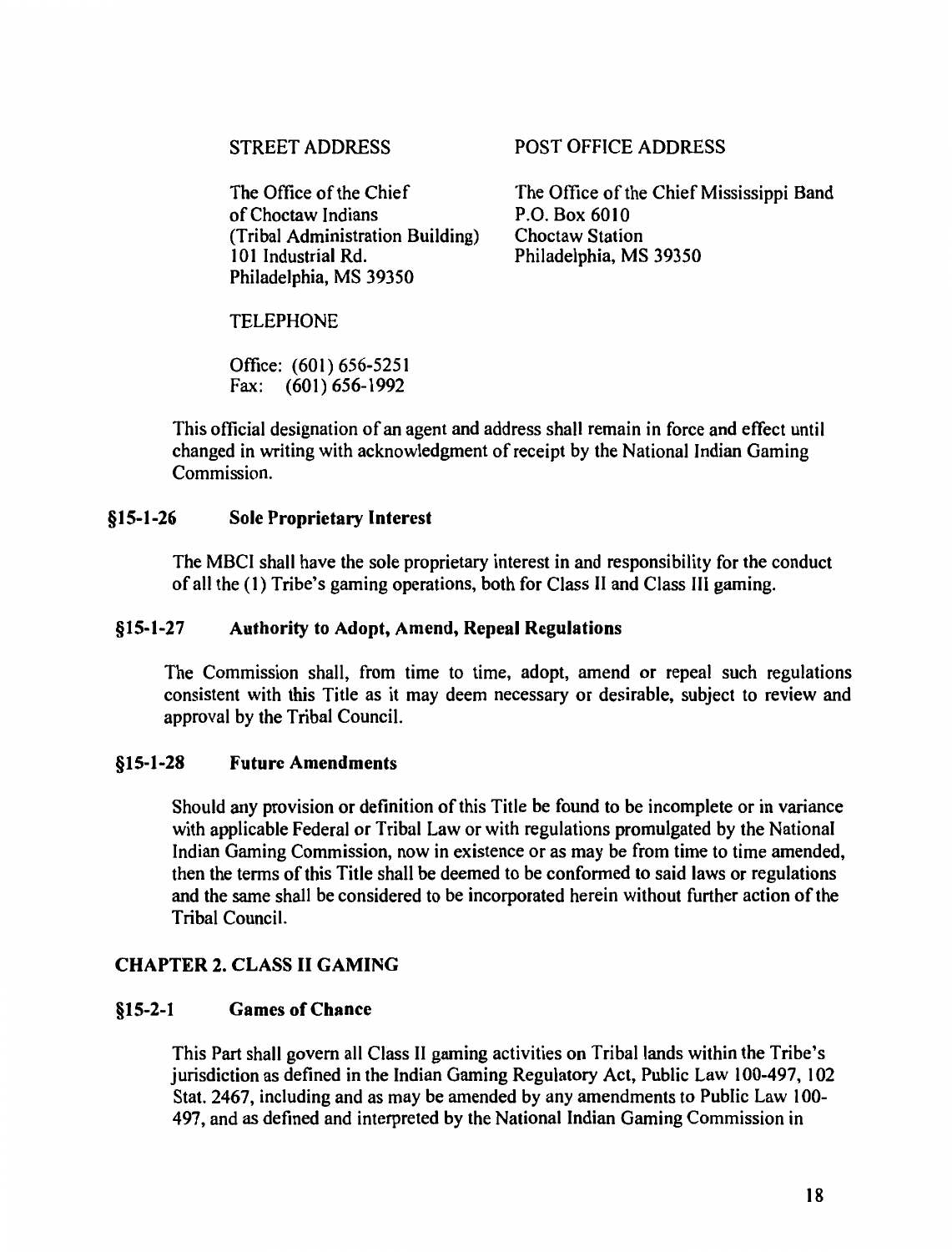regulations promulgated pursuant to Public Law I 00-497:

Class II gaming means:

- (I) Bingo or lotto [whether or not electronic, computer or other technologic aids are used] when players:
	- (a) play for prizes with cards bearing numbers or other designations;
	- (b) cover numbers or designations when object, similarly numbered or designated, are drawn or electronically determined; and
	- (c) win the game by being the first person to cover a designated pattern on such cards.
- (2) If played in the same location as bingo or lotto, pull-tabs, punch boards, tip jars, instant bingo, and other games similar to bingo; and
- (3) Non-banking card games that:
	- (a) state law explicitly authorizes, or does not explicitly prohibit and are played legally anywhere in the state; and
	- (b) players play in confonnity with state laws and regulations concerning hours, periods of operation, and limitations on wagers and pot sizes. [Per Ordinance 16-V ( 1993)]

#### §15-2-2 Commission's Powers and Duties for Class II

The Choctaw Gaming Commission will have the following powers and duties with respect to Class II gaming on Tribal trust lands:

- (1) to act in accordance with  $\S$ § 15-1-14-15-1-17 to issue, re-issue or decline to issue, suspend or revoke Class II licenses and work permits to management contractors, primary gaming entities, primary officials, key employees and work permittees with a separate license required for each place or facility at which Class II gaming is conducted;
- (2) to conduct background investigations and continuing oversight of any or all of the primary management officials, key employees and work permittees of the gaming entity or contractor, and to make known the results of those investigations to the Tribal Chief and the National Indian Gaming Commission prior to the issuance of any Class II license;
- (3) to preclude employment by Class II gaming enterprises of any person meeting the standards established in § 15-1-17;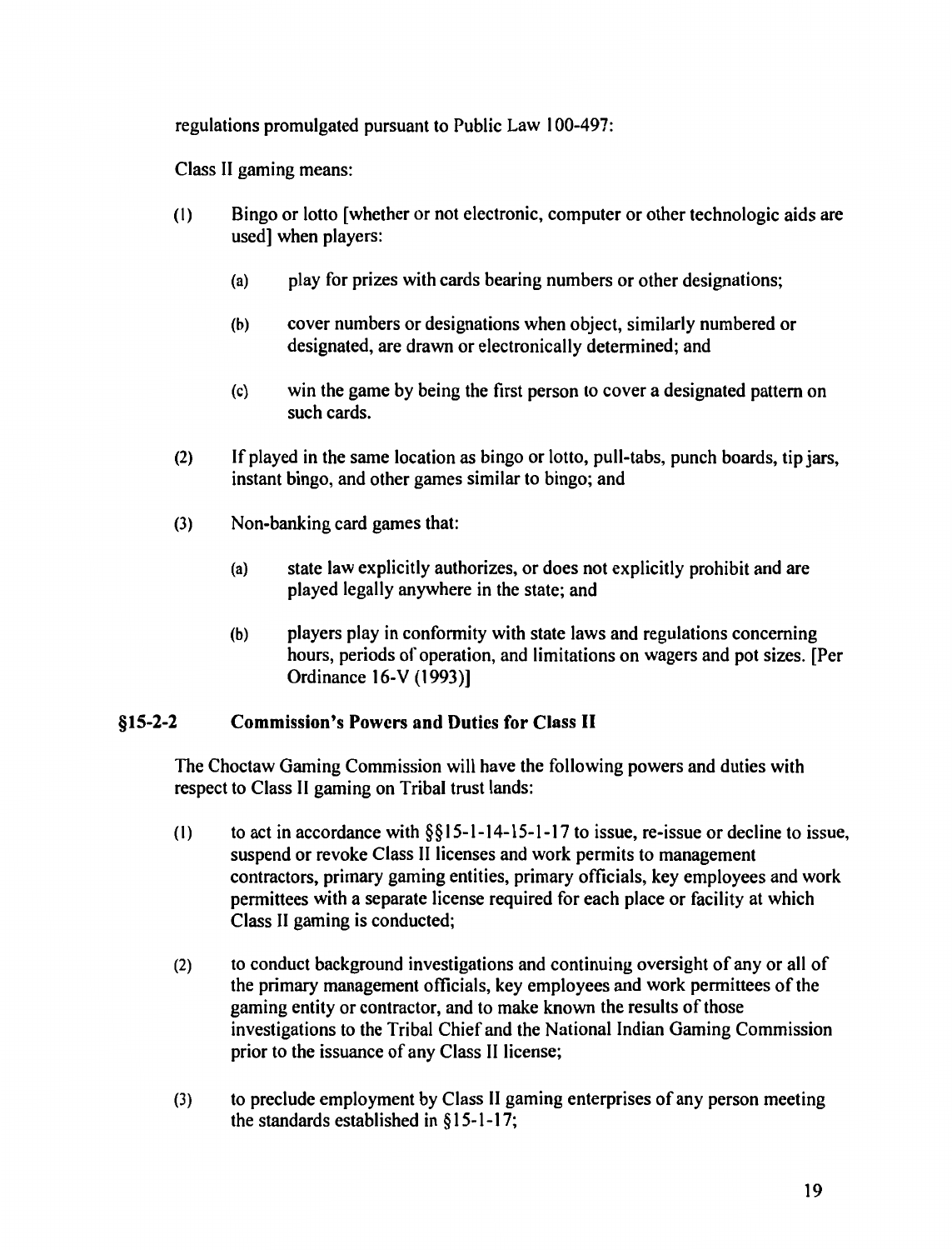- (4) to cause to be held annual audits of Class II gaming operations and to submit those audits to the National Indian Gaming Commission and to submit those audits, with any recommendations, to the Tribal Council through the Tribal Chief;
- (5) to inspect Class II gaming activities at any time with or without notice to the entity holding the management contract or other licensee;
- (6) to monitor compliance of the Tribe and any management contractor and licensees and permittees with provisions of any applicable management contract, Class II regulations promulgated by the Commission, and any other applicable federal and Tribal laws;
- (7) to collect or cause to be collected and paid to the National Indian Gaming Commission fees levied on gross Class II gaming revenues pursuant to the Indian Gaming Regulatory Act; and
- (8) to exercise such other powers and responsibilities as are delegated to it by the Tribal Council.

#### §15-2-3 Tribal Gaming Only

The Mississippi Band of Choctaw Indians shall have sole proprietary interest in and responsibility for any Class II gaming on designated Tribal trust lands, and the Tribal Chief of the Mississippi Band of Choctaw Indians may enter into a contract, subject to approval by the Tribal Council and the Chairman of the National Indian Gaming Commission, with an entity, public or private, to manage Class II operations. No person may hold, operate or conduct any Class II game or games on Tribal trust lands except Tribal Class II games conducted by the Mississippi Band of Choctaw Indians in accordance with the provisions of this Title and the Indian Gaming Regulatory Act.

### §15-2-4 Location/Gaming Facility License

No Class II gaming shall take place within the jurisdiction of the Mississippi Band of Choctaw Indians unless the location has been approved by the Tribal Council and the gaming facility at that location has been duly licensed by the Choctaw Gaming Commission in conformity with Choctaw Tribal Council Resolution CHO I 0-102 and the applicable NIGC regulations.

### §15-2-5 Hours and Rules

The Choctaw Gaming Commission shall regulate compliance with the hours and rules specified in regulations to be issued by the Commission for Class II gaming activities; but shall not restrict gaming hours to less than the specified time frame in any gaming management contract. Each Class II gaming facility must conspicuously display notice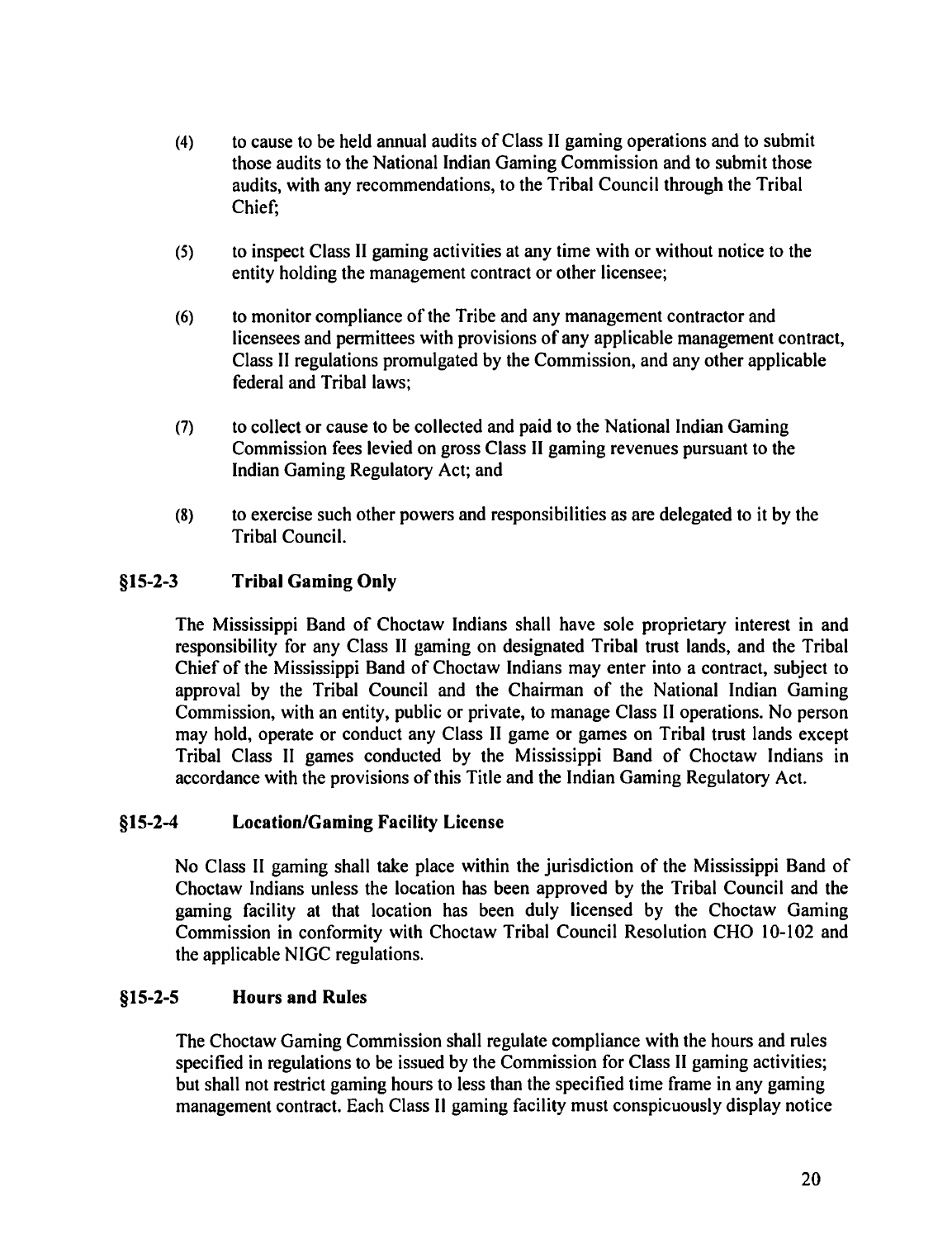of hours and rules of play.

## §15-2-6 Minors Prohibited

No one under the age of twenty-one (21) years may be permitted on the premises of Tribal Class II gaming facility.

#### §15-2-7 Class II Net Revenues

( 1) Net revenues to the Tribe from Class II operations shall be used to fund Tribal government operations or programs, to provide for the general welfare of the members of the Tribe, to promote economic development, to donate to charitable organizations or to help fund the operations of local government agencies, and shall be expended only in accordance with budgets adopted by resolutions of the Tribal Council.

(2) Class II revenues shall not be used to make per capita payments except pursuant to a BIA-approved allocation plan and where such payments are otherwise authorized by the IGRA and in the Tribe's State-Tribal Gaming Compact.

#### §15-2-8 Audits

Tribal Class II operations shall be subject to special, outside independent annual audits, which the Choctaw Gaming Commission shall cause to be held. In addition, all contracts or subcontracts for supplies, services or concessions for a contract amount in excess of \$25,000 annually relating to Class II gaming shall be subject to audits which the Choctaw Gaming Commission shall cause to be held. The Choctaw Gaming Commission shall present the audit reports, with its own written findings and recommendations, if any, to the Tribal Council at least annually through the Tribal Chief. Copies of all audits shall be forwarded to the National Indian Gaming Commission by the Choctaw Gaming Commission.

## §15-2-9 Environment; Public Health and Safety

The construction and maintenance of Tribal Class II gaming facilities, and the operation of the gaming, shall be conducted in a manner which adequately protects the environment and the public health and safety and shall be subject to all applicable building, fire and safety codes and regulations.

#### §15-2-10 Management Contract

(I) Tribal Class II gaming may be operated through a management contract with a private or public entity which shall be adopted by the Tribal Council through resolution, conform with the Indian Gaming Regulatory Act and any regulations of the National Indian Gaming Commission, and shall also be approved by the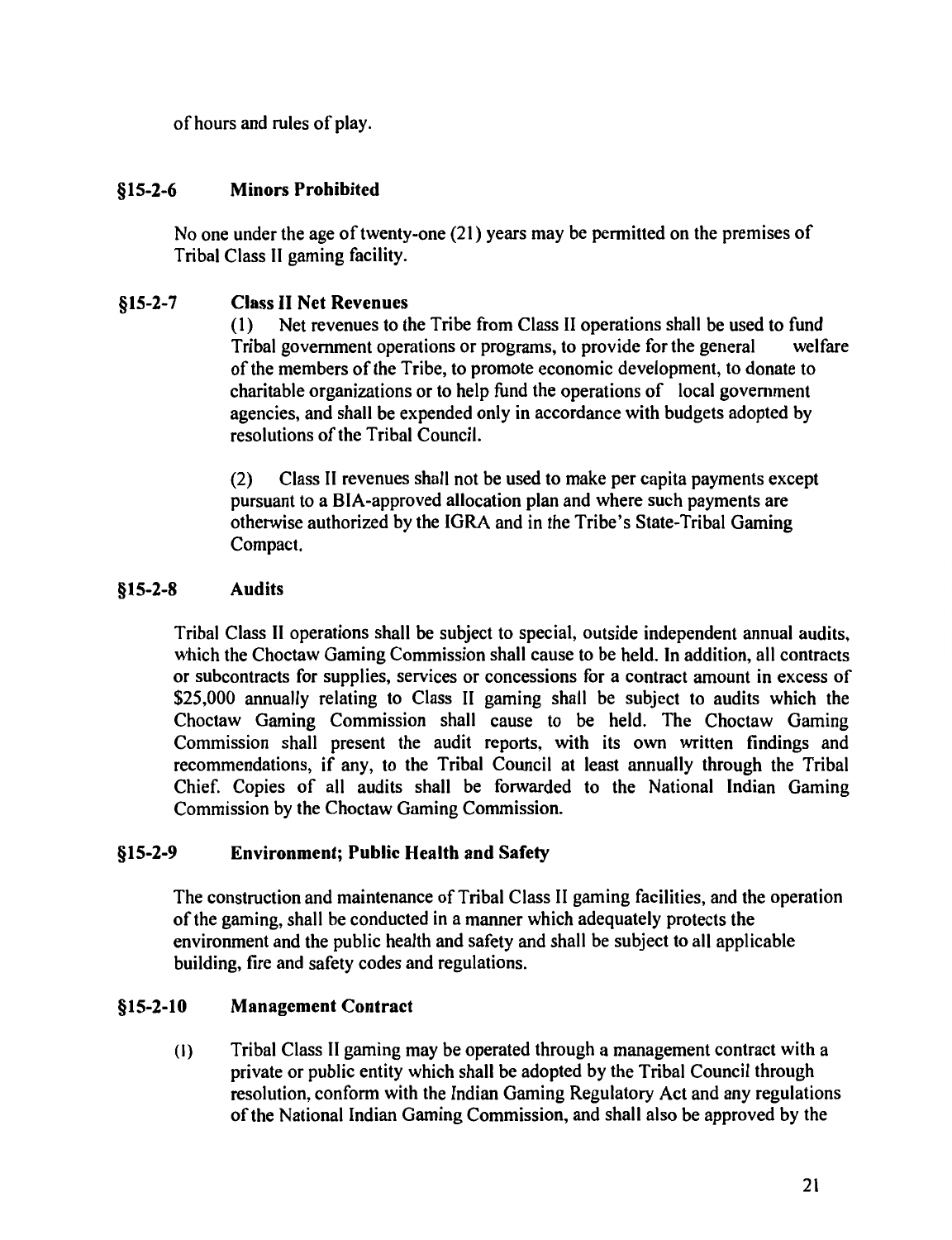Chairman of the National Indian Gaming Commission, or current official of the Department of the Interior exercising the Commission's authority under 25 u.s.c. §2711.

- (2) The Choctaw Gaming Commission shall require any proposed applicant for a Class II management contract with the Tribe to submit in duplicate the following information and any additional information as may be required by applicable laws or regulations:
	- (a) the name, address and other additional pertinent background information on each person or entity (including individuals comprising such entity) having a direct financial interest in or management responsibility for, such contract, and, in the case of a corporation, those individuals who serve on the board of directors of such corporation and each of its stockholders who hold (directly or indirectly) five percent (5%) or more of its issued and outstanding stock;
	- (b) a description of any previous experience that each person listed pursuant to subparagraph (2)(a) has had with other gaming contracts with Indian Tribes or with the gaming industry generally, including specifically the name and address of any licensing or regulatory agency with which such person has had a contract relating to gaming; and
	- (c) a complete financial statement of each person listed pursuant to subparagraph (2)(a).

The Choctaw Gaming Commission shall retain one set of such submitted information and forward the other set of information to the National Indian Gaming Commission.

- (3) Should the Choctaw Gaming Commission find that any Class II management contractor, primary management official, owner or key employee whose prior activities, criminal record, if any, or reputation, habits and associations pose a threat to the public interest or the Tribal interest, or to the effective regulation of gaming, or create or enhance the dangers of unsuitable, unfair or illegal practices and methods and activities in the conduct of gaming, the Commission shall find such person not eligible for employment or continued employment or association with the management contractor, and shall notify the holder of the management contract of such findings, a copy of said notification to be sent to the Tribal Chief. Failure of the management contractor to disassociate and remove such person with seventy-two (72) hours of notification by the Commission from Class II gaming conducted pursuant to this Title shall result in cancellation of the management contract and possible prosecution.
- (4) The Choctaw Gaming Commission shall consult with the Chairman of the National Indian Gaming Commission or current official of the Department of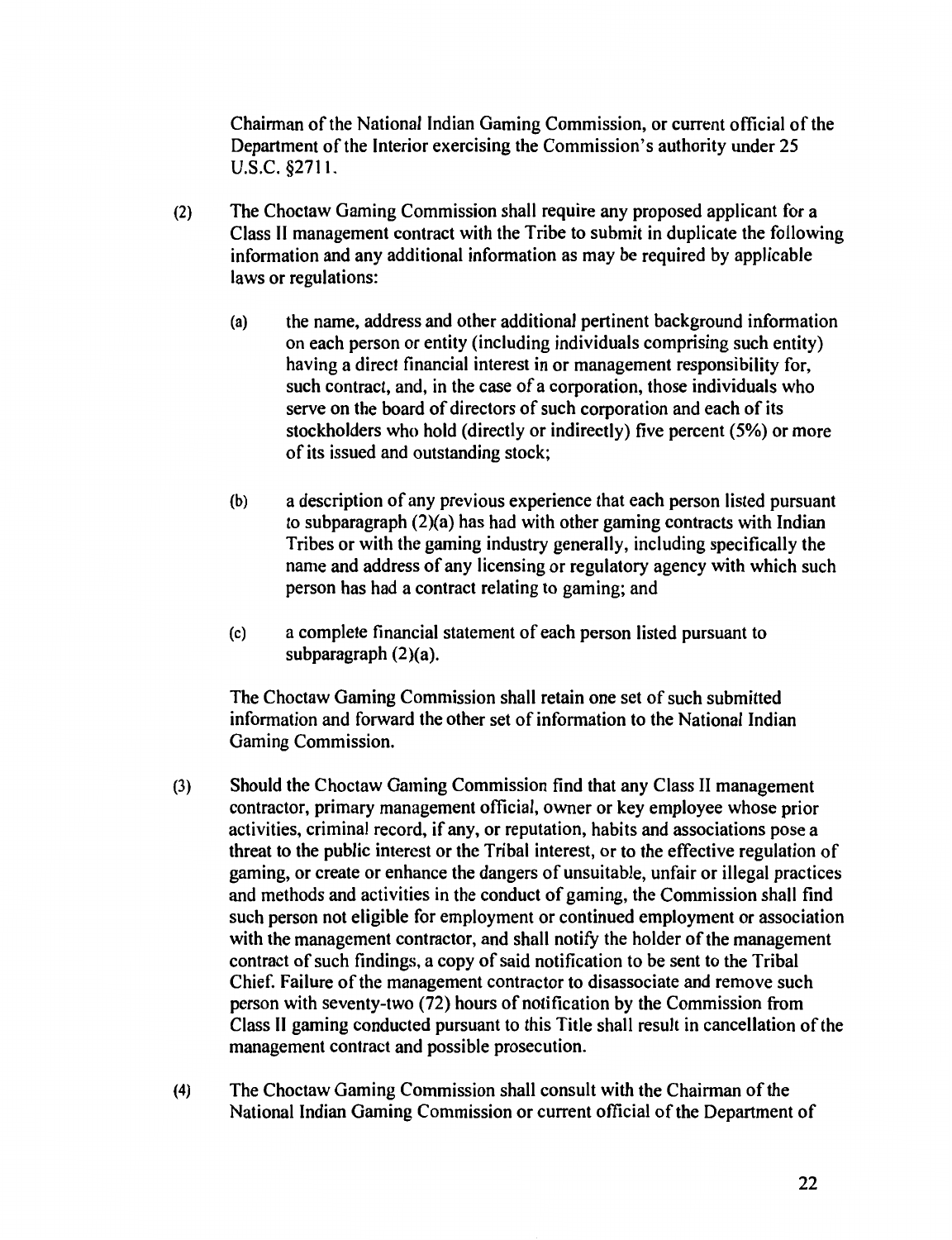Interior exercising the Commission's authority under 25 U.S.C. *§* 2711 as to the scope and cost of the background investigation to be conducted by the National Indian Gaming Commission as a precondition to approval of a proposed management contract. In order to avoid duplicative efforts and costs of background investigations, the Choctaw Gaming Commission may, in its discretion, elect to use the results of the background investigations conducted by the National Indian Gaming Commission to satisfy the Choctaw Gaming Commission's duties to conduct preliminary background investigations of entities proposing to enter into Class II management contracts pursuant to §I 5-I-I 5 of this Code. However, the Choctaw Gaming Commission shall retain the right and duty to update the initial investigations at least yearly. The results of such updated annual investigations shall be forwarded to the National Indian Gaming Commission.

#### §15-2-11 Violations

Violations of this Ordinance may give rise to tribal criminal prosecutions as provided in the Tribe's Criminal Code. CHAPTER 3. CLASS III (CASINO-TYPE) GAMING

## §15-3-1 Tribal-State Compact

The conduct of all Class III gaming activities as defined in the Indian Gaming Regulatory Act ("IGRA") on Tribal lands within the Tribe's jurisdiction shall be governed by a tribal-state compact duly executed by authorized Tribal and state officials or procedures adopted by the United States Secretary of Interior or other authorized official in lieu of such Tribal-State Compact in accordance with the IGRA. Class III gaming operations shall be conducted in conformity with the Tribal-State Compact, this Ordinance, the IGRA and otherwise applicable law not inconsistent with the Compact or this Ordinance.

### §15-3-2 Class III Gaming

For purposes of this Title Class III gaming means all forms of gaming that are not class I gaming or Class II gaming, including but not limited to:

- (I) any house banking game, including but not limited to:
	- (a) card games such as baccarat, chemin de fer, blackjack (21) and pai gow (if played as house banking games);
	- (b) casino games such as roulette, craps and keno;
- (2) any slot machines as defined in 15 U.S.C. 117l(a)(I) and electronic or electromechanical facsimiles of any game of chance;